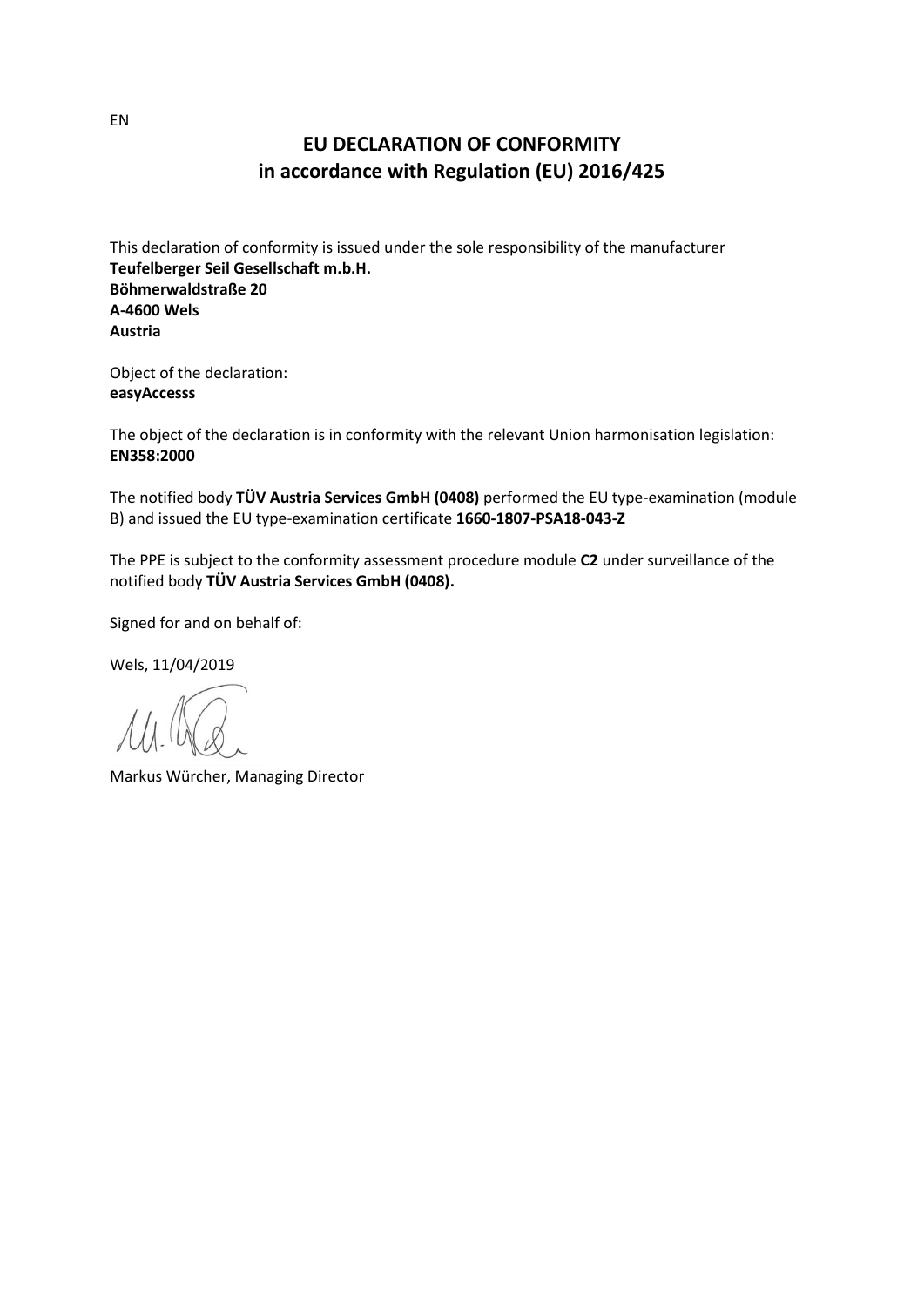# **EU-KONFORMITÄTSERKLÄRUNG in Übereinstimmung mit Verordnung (EU) 2016/425**

Die alleinige Verantwortung für die Ausstellung dieser Konformitätserklärung trägt der Hersteller **Teufelberger Seil Gesellschaft m.b.H. Böhmerwaldstraße 20 A-4600 Wels Österreich**

Gegenstand der Erklärung: **easyAccesss**

Der Gegenstand der Erklärung entspricht den einschlägigen Harmonisierungsrechtsvorschriften der Union:

#### **EN358:2000**

Die notifizierte Stelle **TÜV Austria Services GmbH (0408)** hat die EU-Baumusterprüfung (Modul B) durchgeführt und die EU-Baumusterprüfbescheinigung **1660-1807-PSA18-043-Z** ausgestellt.

Die PSA unterliegt Konformitätsbewertungsverfahren Modul **C2** unter Überwachung der notifizierten Stelle **TÜV Austria Services GmbH (0408)**.

Unterzeichnet für und im Namen von:

Wels, 11/04/2019

Markus Würcher, Managing Director

DE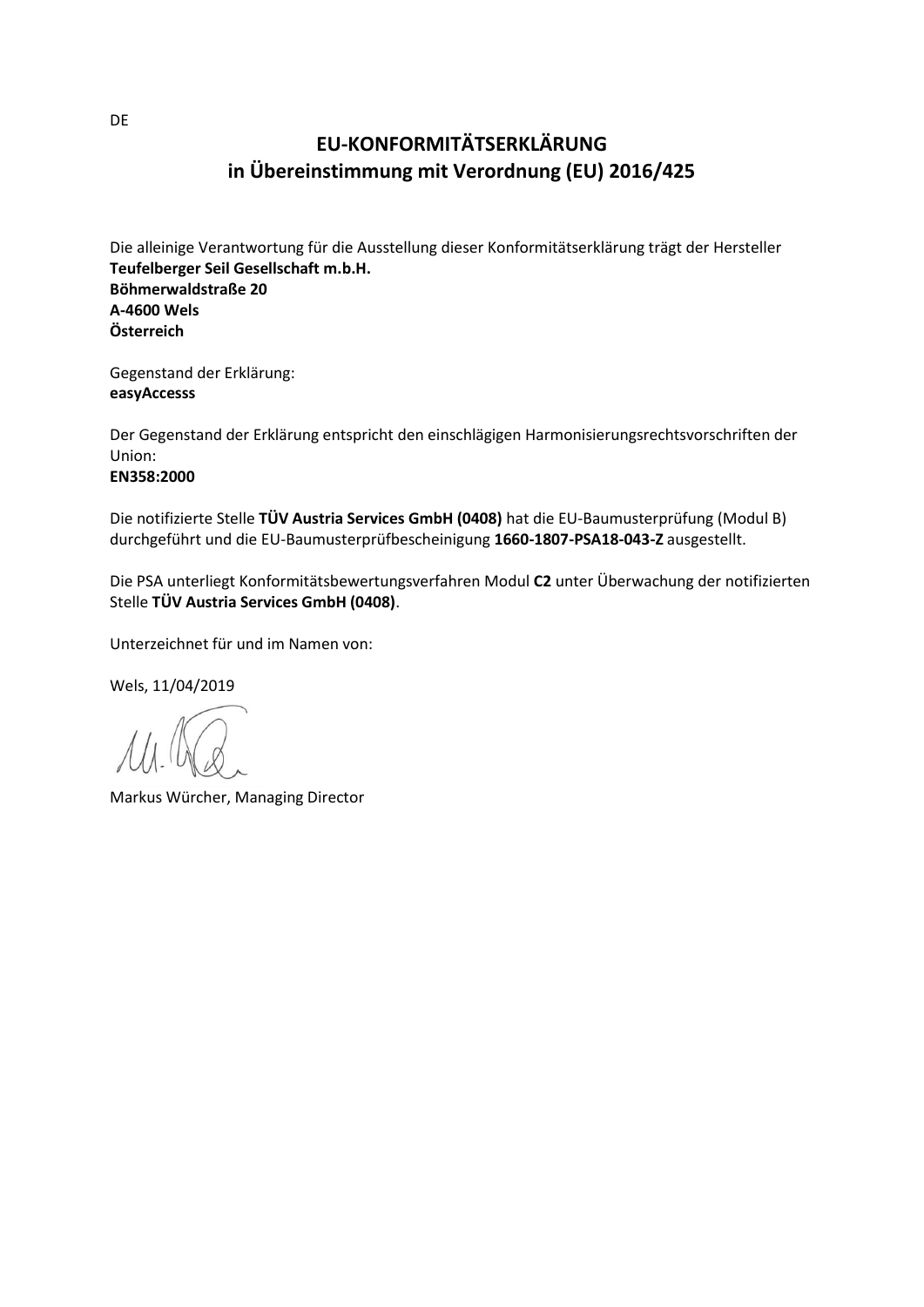# **DÉCLARATION UE DE CONFORMITÉ suivant règlement (UE) 2016/425**

La présente déclaration de conformité est établie sous la seule responsabilité du fabricant **Teufelberger Seil Gesellschaft m.b.H. Böhmerwaldstraße 20 A-4600 Wels Autriche**

Objet de la déclaration: **easyAccesss**

L'objet de la déclaration est conforme à la législation d'harmonisation de l'Union applicable: **EN358:2000**

L'organisme notifié **TÜV Austria Services GmbH (0408)** a effectué l'examen UE de type (module B) et a établi l'attestation d'examen UE de type **1660-1807-PSA18-043-Z** L'EPI est soumis à la procédure d'évaluation de la conformité module **C2** sous la surveillance de l'organisme notifié **TÜV Austria Services GmbH (0408)**.

Signé par et au nom de:

Wels, 11/04/2019

Markus Würcher, Managing Director

FR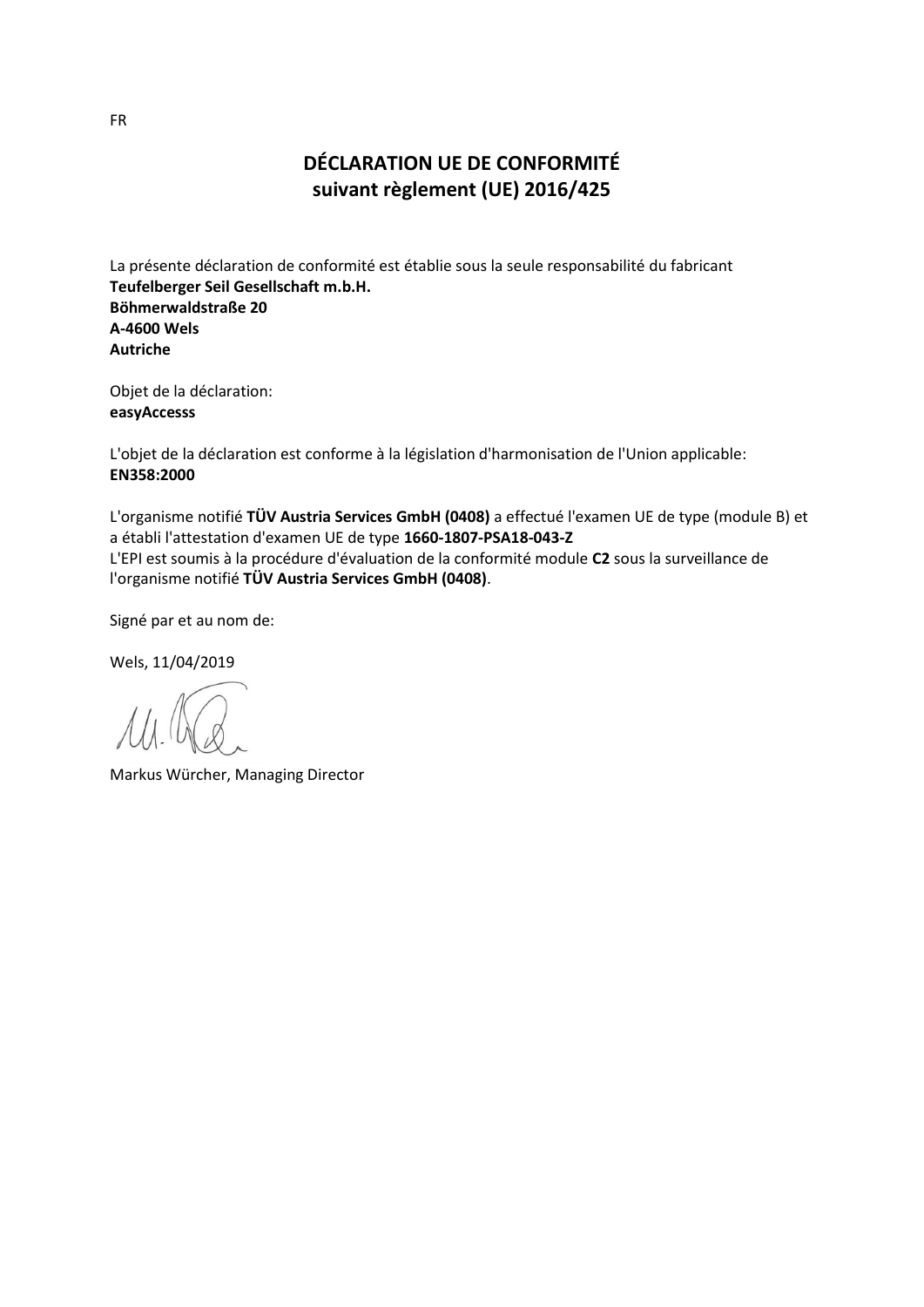## **EU-CONFORMITEITSVERKLARING in overeenstemming met Verordening (EU) 2016/425**

Deze conformiteitsverklaring wordt op eigen verantwoording van de fabrikant verstrekt **Teufelberger Seil Gesellschaft m.b.H. Böhmerwaldstraße 20 A-4600 Wels Oostenrijk**

Voorwerp van de verklaring: **easyAccesss**

Het voorwerp is conform met de desbetreffende harmonisatiewetgeving van de Unie: **EN358:2000**

De aangemelde instantie **TÜV Austria Services GmbH (0408)** heeft het EU-typeonderzoek (module B) verricht en het certificaat van EU-typeonderzoek **1660-1807-PSA18-043-Z** afgegeven. Het persoonlijk beschermingsmiddel is onderworpen aan de conformiteitsbeoordelingsprocedure **C2** onder toezicht van de aangemelde instantie **TÜV Austria Services GmbH (0408).**

Ondertekend voor en namens:

Wels, 11/04/2019

Markus Würcher, Managing Director

NL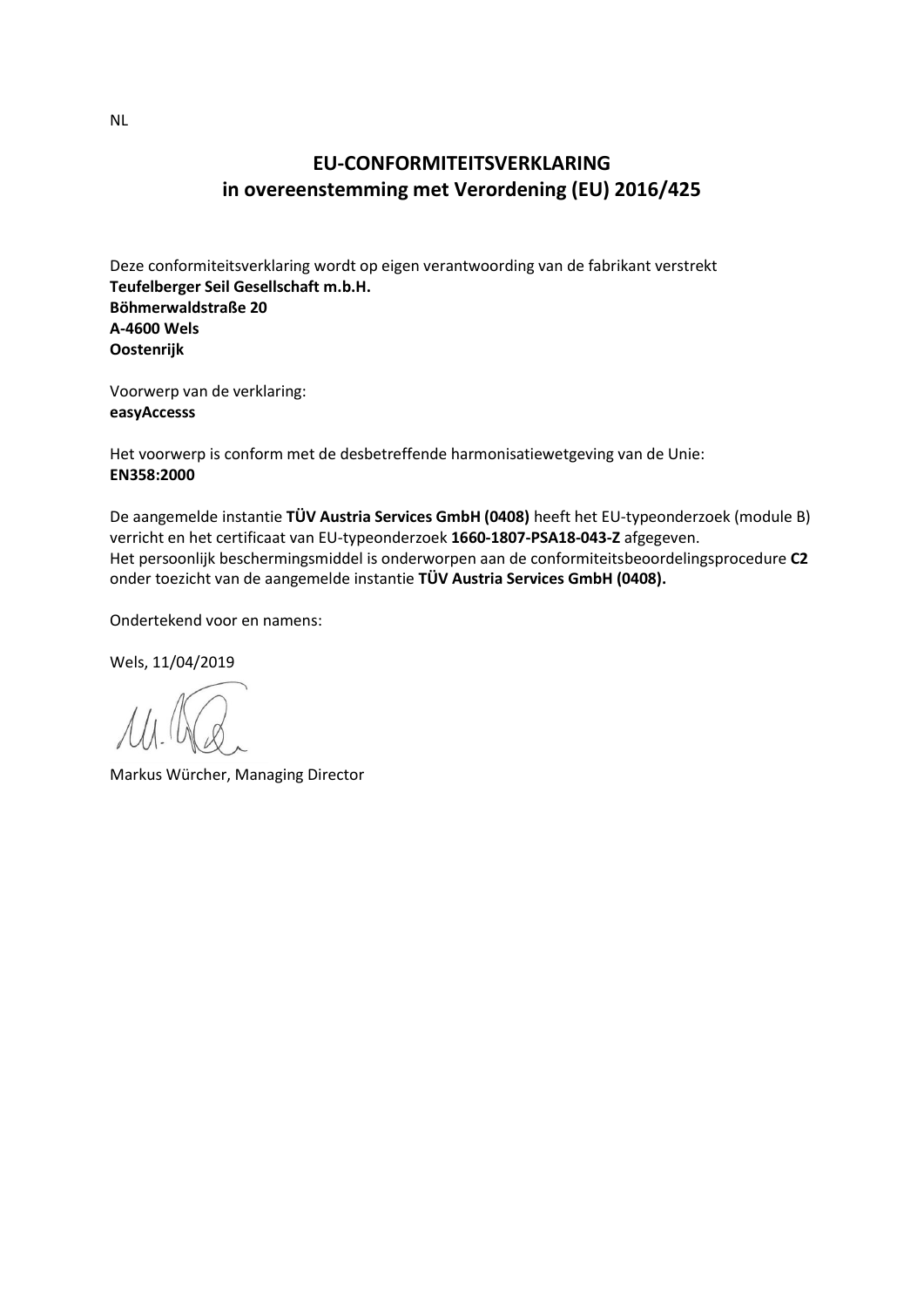#### **DICHIARAZIONE DI CONFORMITÀ UE in accordo con regolamento (UE) 2016/425**

La presente dichiarazione di conformità è rilasciata sotto l'esclusiva responsabilità del fabbricante **Teufelberger Seil Gesellschaft m.b.H. Böhmerwaldstraße 20 A-4600 Wels Austria**

Oggetto della dichiarazione: **easyAccesss**

L'oggetto della dichiarazione è conforme alla pertinente normativa di armonizzazione dell'Unione: **EN358:2000**

l'organismo notificato **TÜV Austria Services GmbH (0408)** ha svolto l'esame UE del tipo (modulo B) e ha rilasciato il certificato di esame UE del tipo **1660-1807-PSA18-043-Z.** , il DPI è oggetto della procedura di valutazione della conformità modulo **C2** sotto la sorveglianza dell'organismo notificato **TÜV Austria Services GmbH (0408)**.

Firmato a nome e per conto di:

Markus Würcher, Managing Director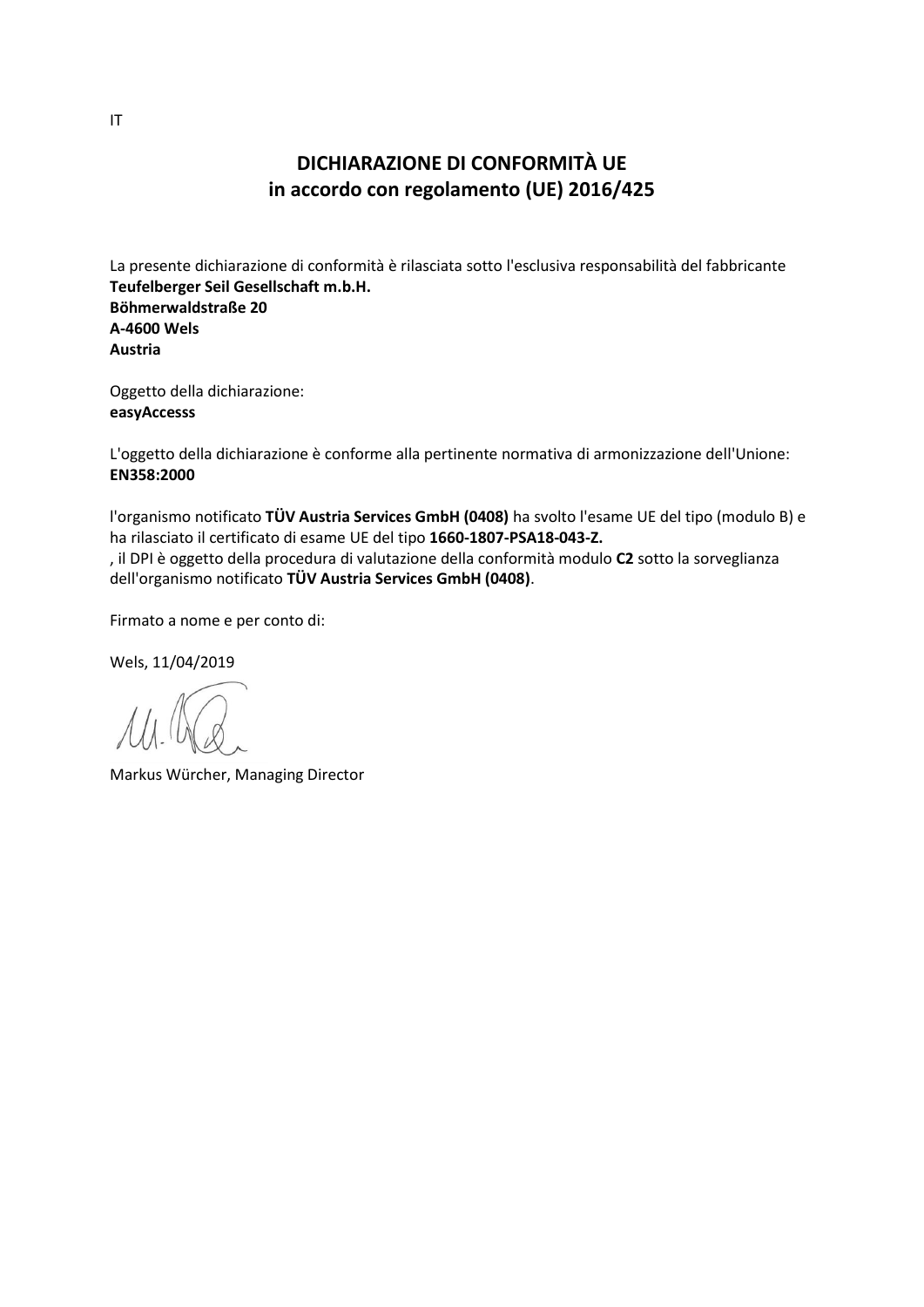# **EU-FÖRSÄKRAN OM ÖVERENSSTÄMMELSE i enlighet med Europaparlamentets och rådets förordning (EU) 2016/42**

Att försäkran om överensstämmelse utfärdats på tillverkarens eget ansvar **Teufelberger Seil Gesellschaft m.b.H. Böhmerwaldstraße 20 A-4600 Wels österrike**

Föremålet för försäkran: **easyAccesss**

Att föremålet för den försäkran överensstämmer med den relevanta harmoniserade unionslagstiftningen: **EN358:2000**

Det anmälda organet **TÜV Austria Services GmbH (0408)** har utfört EU-typkontrollen (modul B) och utfärdat EU-typintyget **1660-1807-PSA18-043-Z**.

Den personliga skyddsutrustningen omfattas av förfarandet för bedömning av överensstämmelse modul **C2** under övervakning av det anmälda organet **TÜV Austria Services GmbH (0408)**.

Undertecknad för:

Markus Würcher, Managing Director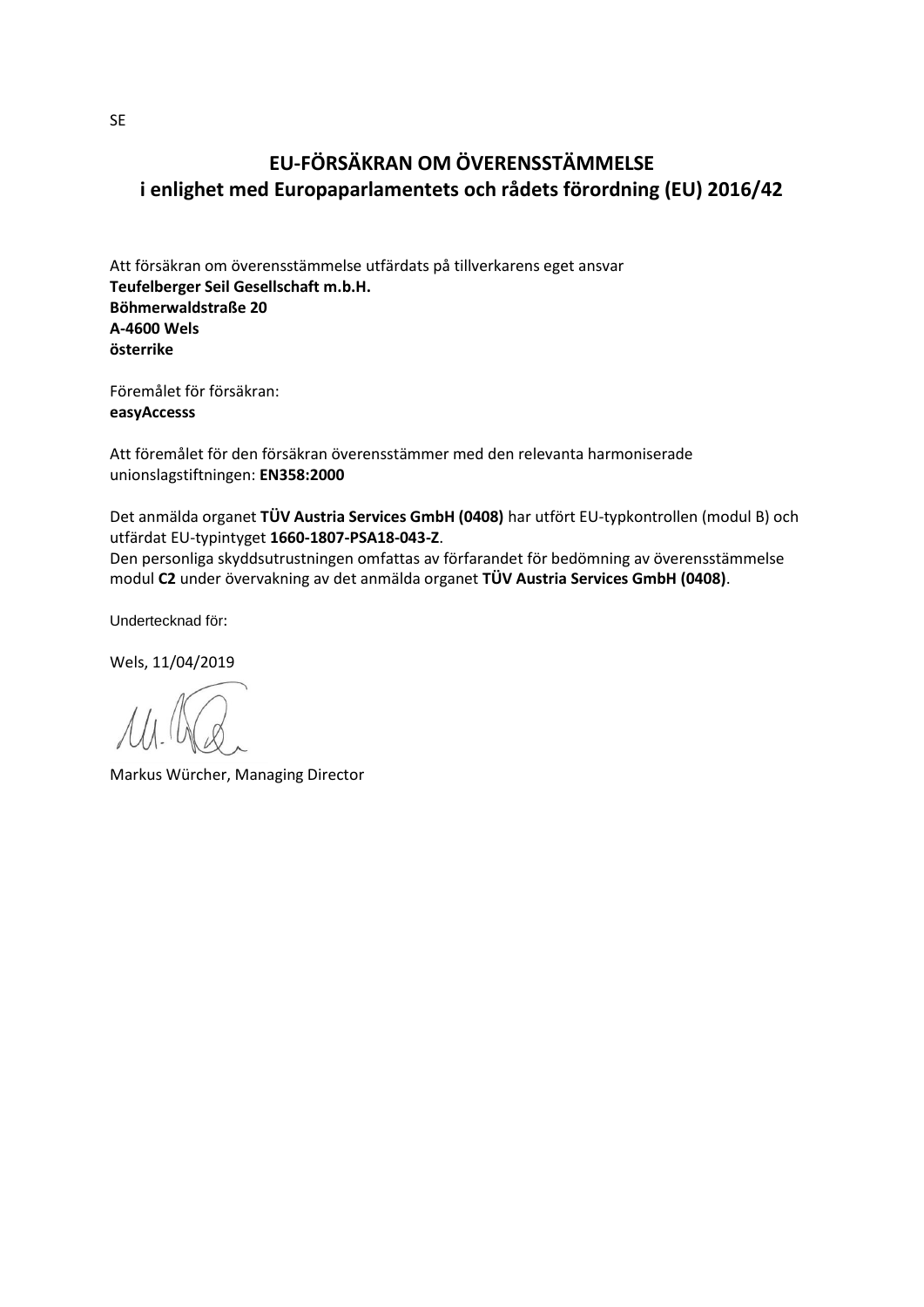## **DECLARACIÓN UE DE CONFORMIDAD de acuerdo con Reglamento (UE) 2016/425**

La presente declaración de conformidad se expide bajo la exclusiva responsabilidad del fabricante **Teufelberger Seil Gesellschaft m.b.H. Böhmerwaldstraße 20 A-4600 Wels Austria**

Objeto de la declaración: **easyAccesss**

El objeto de la declaración es conforme con la legislación de armonización de la Unión aplicable : **EN358:2000**

El organismo notificado **TÜV Austria Services GmbH (0408)** ha efectuado el examen UE de tipo (módulo B) y ha expedido el certificado de examen UE de tipo **1660-1807-PSA18-043-Z**. El EPI está sujeto al procedimiento de evaluación de la conformidad módulo **C2** bajo la supervisión del organismo notificado **TÜV Austria Services GmbH (0408).**

Firmado por y en nombre de:

Markus Würcher, Managing Director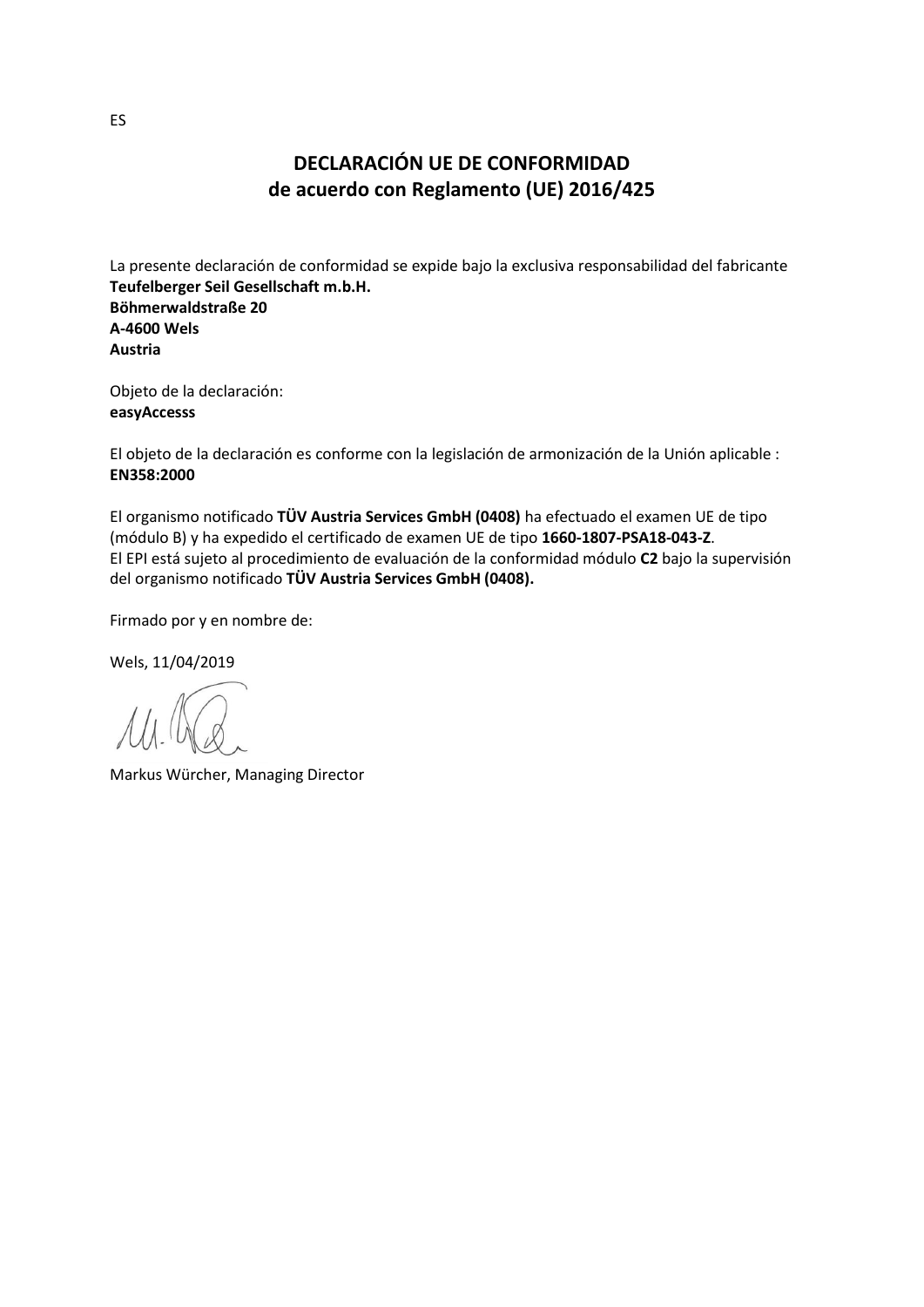#### **EU-OVERENSSTEMMELSESERKLÆRING i overensstemmelse med forordning (EU) 2016/425**

Denne overensstemmelseserklæring udstedes alene på fabrikantens ansvar **Teufelberger Seil Gesellschaft m.b.H. Böhmerwaldstraße 20 A-4600 Wels Østrig**

Erklæringens genstand: **easyAccesss**

Genstanden for erklæringen er i overensstemmelse med den relevante EU-harmoniseringslovgivning: **EN358:2000**

Det bemyndigede organ **TÜV Austria Services GmbH (0408)**har foretaget EU-typeafprøvning (modul B) og udstedt EU-typeafprøvningsattest **1660-1807-PSA18-043-Z**. PV'et er omfattet af overensstemmelsesvurderingsprocedure modul **C2** under overvågning af det bemyndigede organ **TÜV Austria Services GmbH (0408).**

Underskrevet for og på vegne af:

Wels, 11/04/2019

Markus Würcher, Managing Director

DK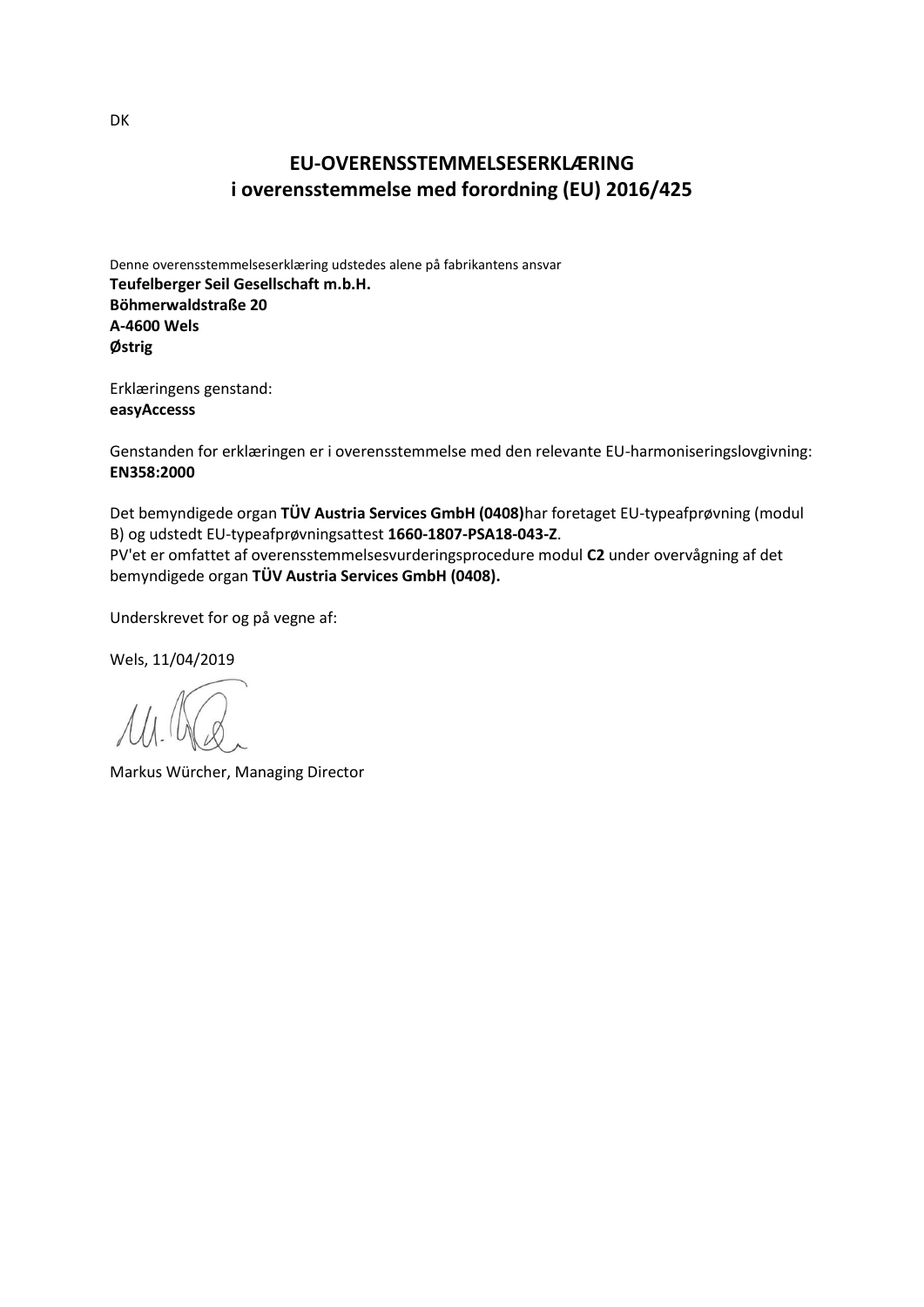#### **EU-VAATIMUSTENMUKAISUUSVAKUUTUS mukaisesti asetus (EU) 2016/425**

Tämä vaatimustenmukaisuusvakuutus on annettu valmistajan yksinomaisella vastuulla **Teufelberger Seil Gesellschaft m.b.H. Böhmerwaldstraße 20 A-4600 Wels Itävalta**

Vakuutuksen kohde: **easyAccesss**

Vakuutuksen kohde on asiaa koskevan unionin yhdenmukaistamislainsäädännön mukainen: **EN358:2000**

Ilmoitettu laitos **TÜV Austria Services GmbH (0408)** suoritti EU-tyyppitarkastuksen (moduuli B) ja antoi EU-tyyppitarkastustodistuksen **1660-1807-PSA18-043-Z**. henkilönsuojaimeen sovelletaan vaatimustenmukaisuuden arviointimenettelyä moduuli **C2** ilmoitetun laitoksen **TÜV Austria Services GmbH (0408)**.

puolesta allekirjoittanut:

Markus Würcher, Managing Director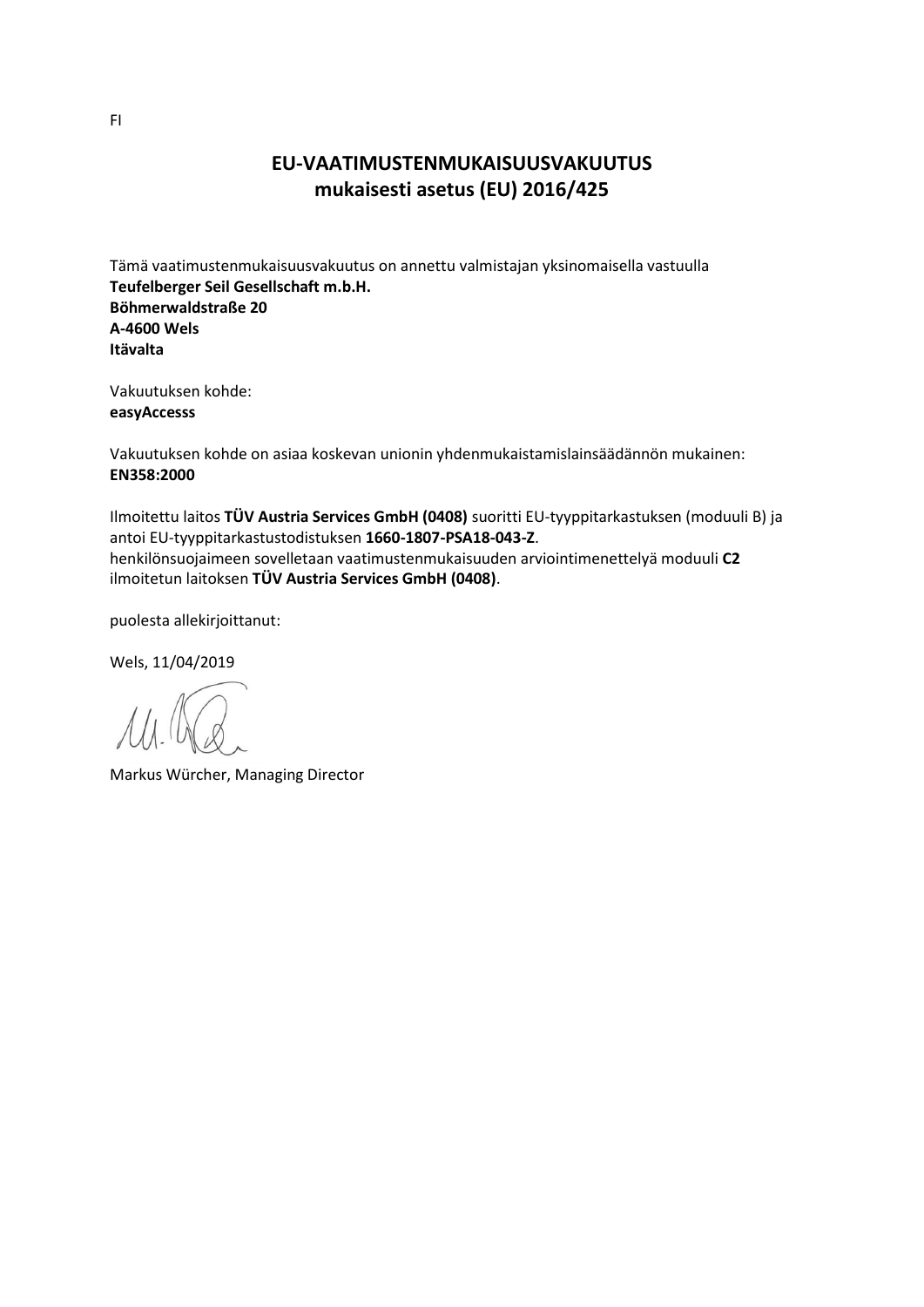# **EU PROHLÁŠENÍ O SHODĚ v souladu s nařízení (EU) 2016/425**

Toto prohlášení o shodě se vydává na výhradní odpovědnost výrobce **Teufelberger Seil Gesellschaft m.b.H. Böhmerwaldstraße 20 A-4600 Wels Rakousko**

Předmět prohlášení: **easyAccesss**

Předmět prohlášení je ve shodě s příslušnými harmonizačními právními předpisy Unie: **EN358:2000**

Oznámený subjekt **TÜV Austria Services GmbH (0408)** provedl EU přezkoušení typu (modul B) a vydal certifikát EU přezkoušení typu **1660-1807-PSA18-043-Z**. OOP podléhá postupu posuzování shody modul **C2** pod dohledem oznámeného subjektu **TÜV Austria Services GmbH (0408)**.

Podepsáno za a jménem:

Markus Würcher, Managing Director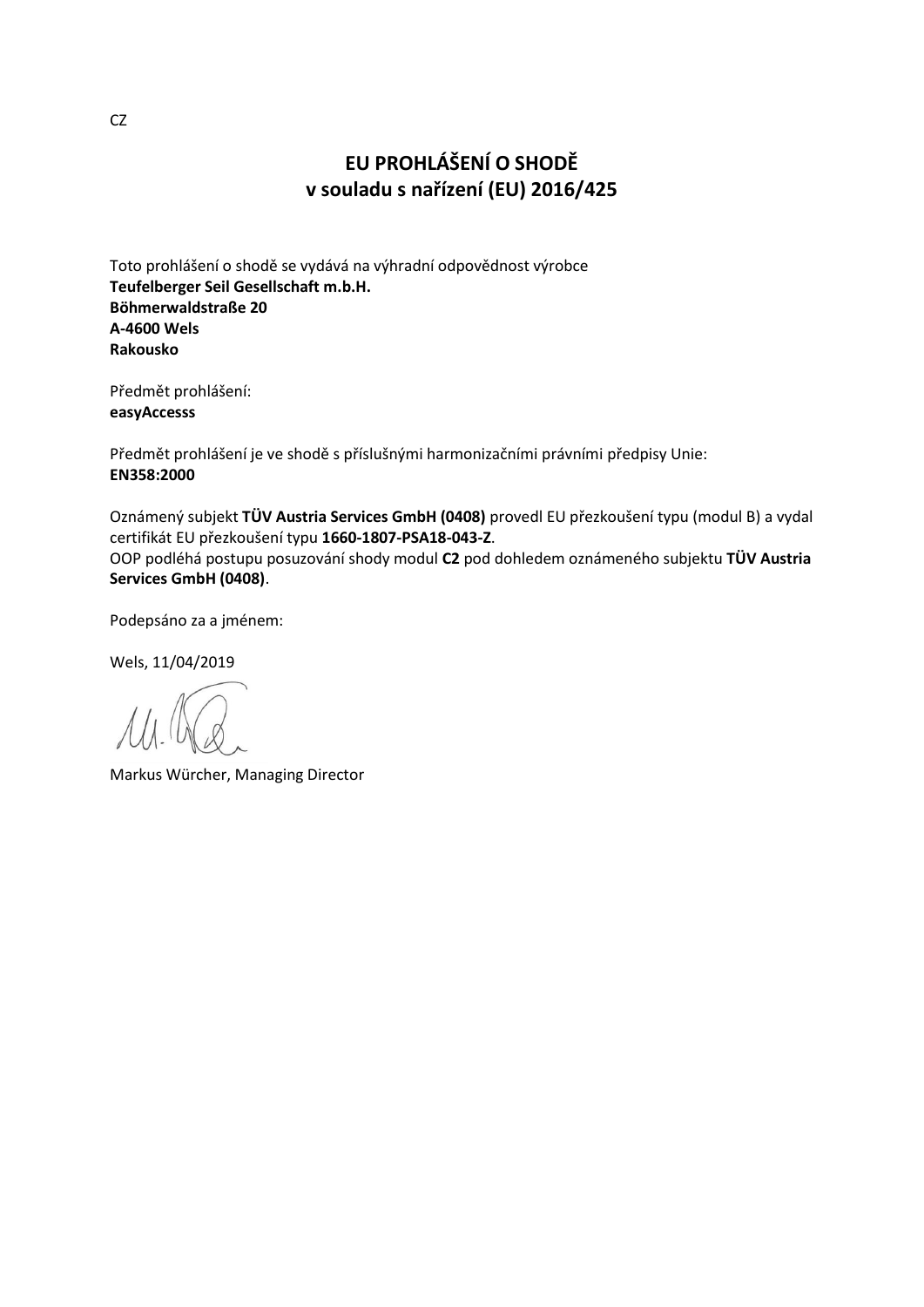# **EU-MEGFELELŐSÉGI NYILATKOZAT összhangban rendelete (EU) 2016/425**

Ez a megfelelőségi nyilatkozat a gyártó kizárólagos felelősségére kerül kiadásra **Teufelberger Seil Gesellschaft m.b.H. Böhmerwaldstraße 20 A-4600 Wels Ausztria**

A nyilatkozat tárgya: **easyAccesss**

A nyilatkozat tárgya megfelel a vonatkozó uniós harmonizációs jogszabálynak: **EN358:2000**

A(z) **TÜV Austria Services GmbH (0408)** bejelentett szervezet elvégezte az EU-típusvizsgálatot (B. modul), és kiadta a(z) **1660-1807-PSA18-043-Z** EU-típusvizsgálati tanúsítványt.

Az egyéni védőeszközön a(z) **TÜV Austria Services GmbH (0408)** bejelentett szervezet felügyelete mellett elvégzik a(z) megfelelőségértékelési **C2**. modul eljárást.

A tanúsítványt a következő nevében és megbízásából írták alá:

Wels, 11/04/2019

Markus Würcher, Managing Director

HU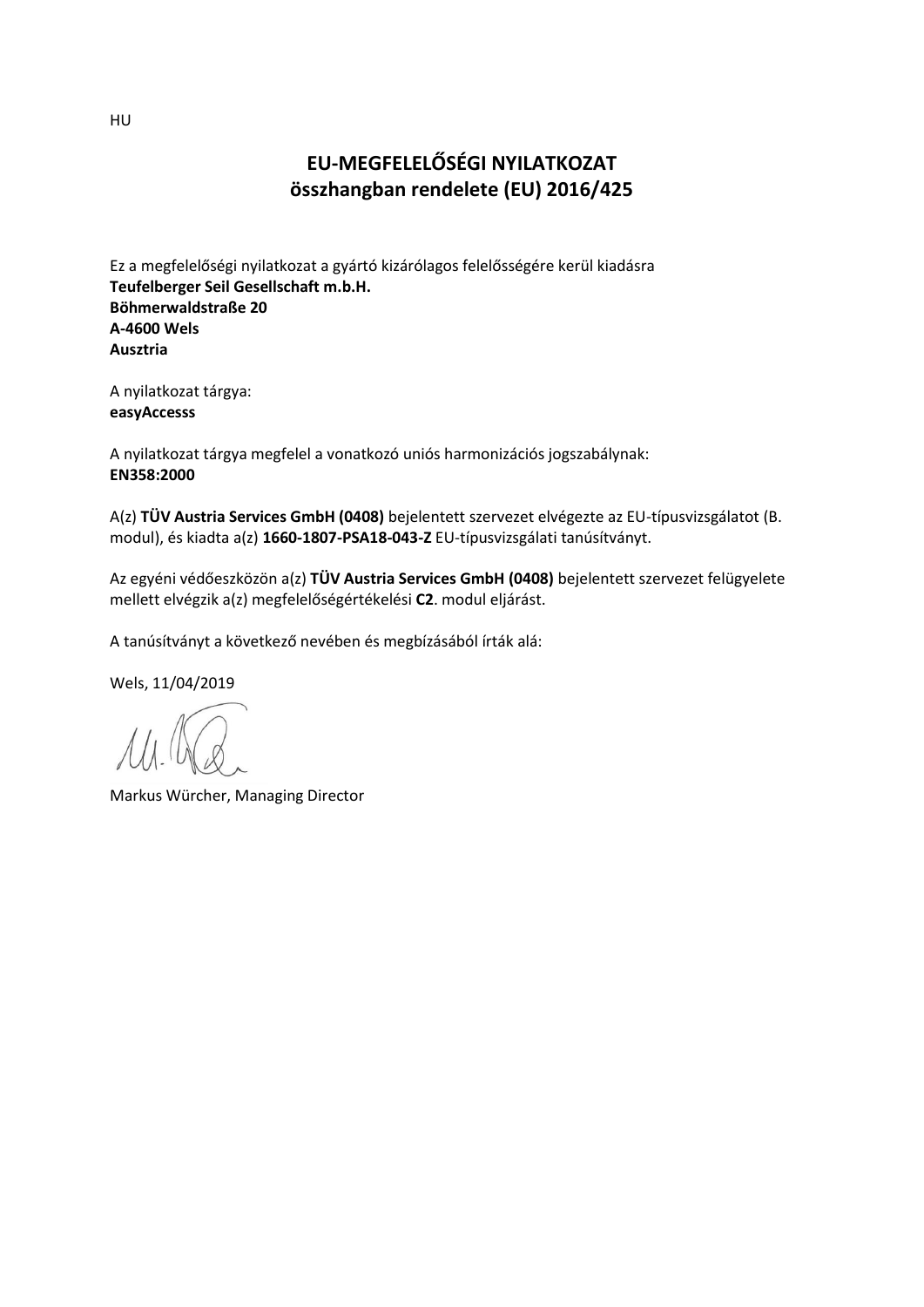#### **IZJAVA EU O SKLADNOSTI v skladu z Uredba (EU) 2016/425**

Za izdajo te izjave o skladnosti je odgovoren izključno proizvajalec **Teufelberger Seil Gesellschaft m.b.H. Böhmerwaldstraße 20 A-4600 Wels Avstrija**

Predmet izjave: **easyAccesss**

Predmet izjave je v skladu z ustrezno harmonizacijsko zakonodajo Unije **EN358:2000**

Priglašeni organ **TÜV Austria Services GmbH (0408)** je izvedel EU-pregled tipa (modul B) ter izdal certifikat o EU-pregledu tipa **1660-1807-PSA18-043-Z**.

Za osebno varovalno opremo velja postopek ugotavljanja skladnosti modul **C2** pod nadzorom priglašenega organa **TÜV Austria Services GmbH (0408)**.

Podpisano za in v imenu:

Wels, 11/04/2019

Markus Würcher, Managing Director

SL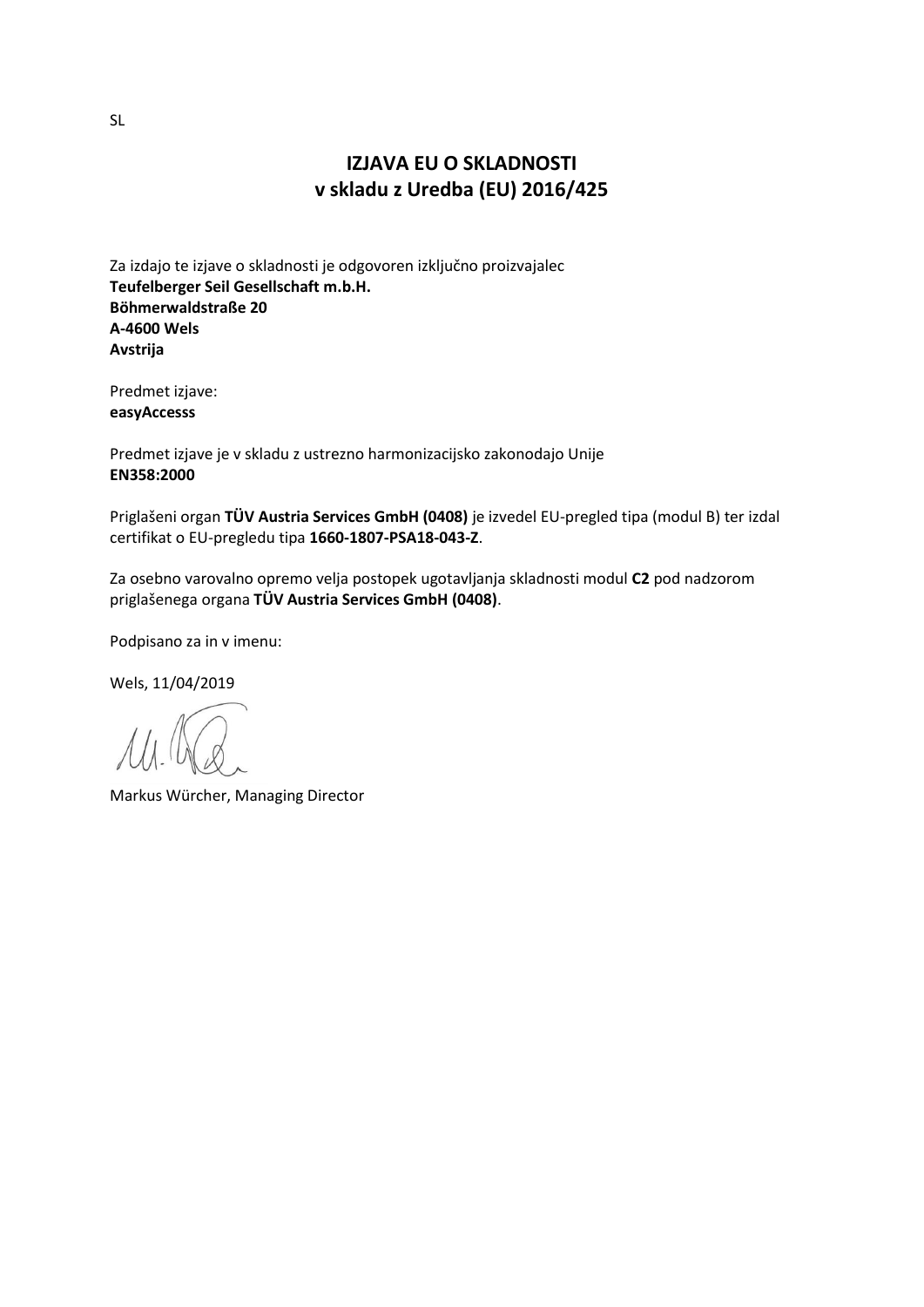# **ΔΗΛΩΣΗ ΣΥΜΜΟΡΦΩΣΗΣ ΕΕ σύμφωνα με το Κανονισμός (ΕΕ) 2016/425**

Η παρούσα δήλωση συμμόρφωσης εκδίδεται με αποκλειστική ευθύνη του κατασκευαστή **Teufelberger Seil Gesellschaft m.b.H. Böhmerwaldstraße 20 A-4600 Wels Αυστρία**

Αντικείμενο της δήλωσης: **easyAccesss**

Το αντικείμενο της δήλωσης που περιγράφεται σύμφωνο προς τη σχετική ενωσιακή νομοθεσία εναρμόνισης:

#### **EN358:2000**

ο κοινοποιημένος οργανισμός **TÜV Austria Services GmbH (0408)** διενήργησε την εξέταση τύπου ΕΕ (Ενότητα B) και χορήγησε το πιστοποιητικό εξέτασης τύπου ΕΕ **1660-1807-PSA18-043-Z**.

το ΜΑΠ υπόκειται στη διαδικασία αξιολόγησης της συμμόρφωσης Ενότητα **C2** υπό την εποπτεία του κοινοποιημένου οργανισμού **TÜV Austria Services GmbH (0408)**.

Υπογραφή για και εξ ονόματος:

Wels, 11/04/2019

Markus Würcher, Managing Director

GR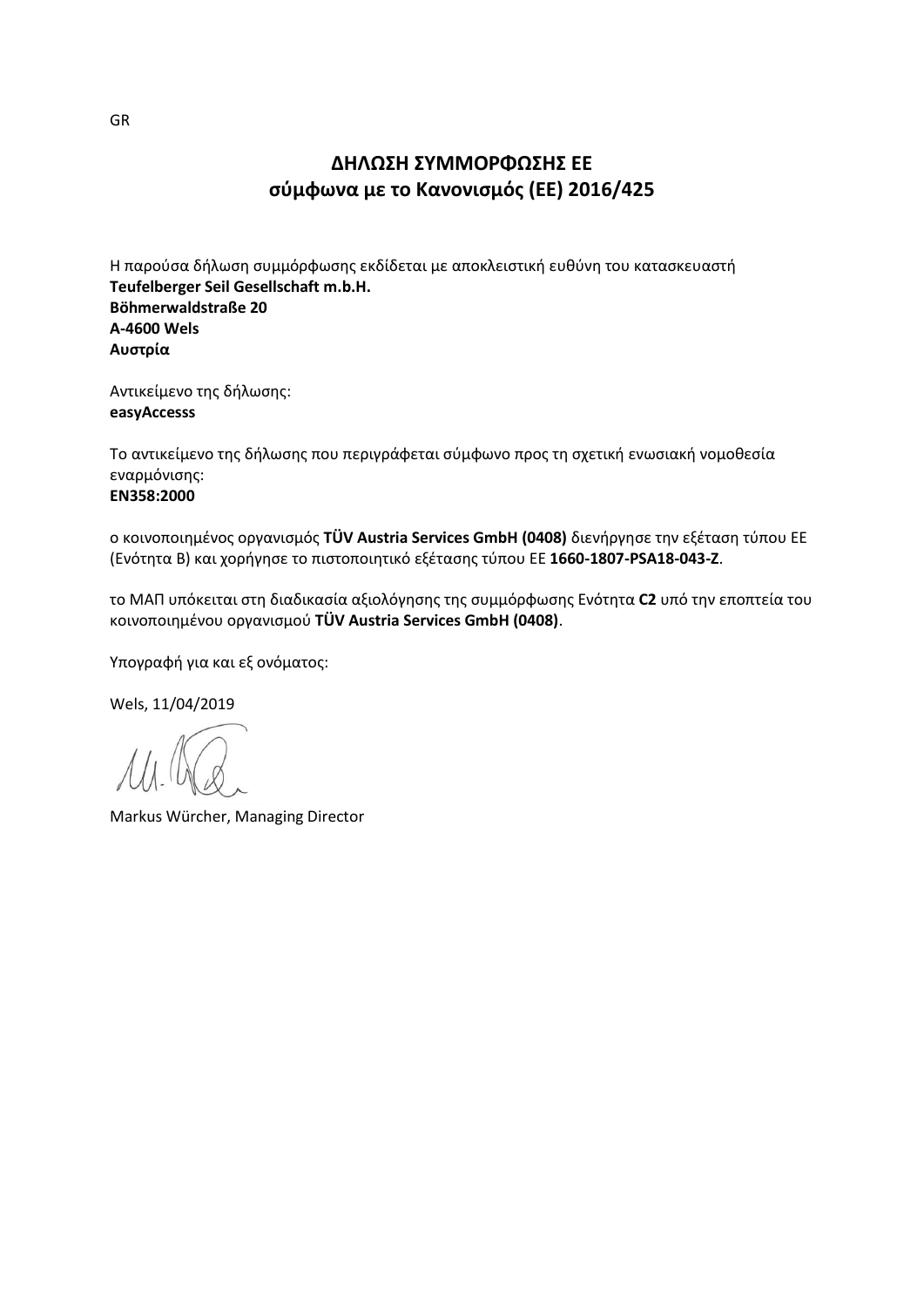# **DECLARAÇÃO DE CONFORMIDADE UE de acordo com regulamento (UE) 2016/425**

A presente declaração de conformidade é emitida sob a exclusiva responsabilidade do fabricante **Teufelberger Seil Gesellschaft m.b.H. Böhmerwaldstraße 20 A-4600 Wels Áustria**

Objeto da declaração: **easyAccesss**

O objeto da declaração está em conformidade com a legislação da União de harmonização aplicável: **EN358:2000**

O organismo notificado **TÜV Austria Services GmbH (0408)** efetuou o exame UE de tipo (Módulo B) e emitiu o certificado de exame UE de tipo **1660-1807-PSA18-043-Z**.

Os EPI são sujeitos ao procedimento de avaliação de conformidade módulo **C2** sob vigilância do organismo notificado **TÜV Austria Services GmbH (0408)**.

Assinado por e em nome de:

Wels, 11/04/2019

Markus Würcher, Managing Director

PT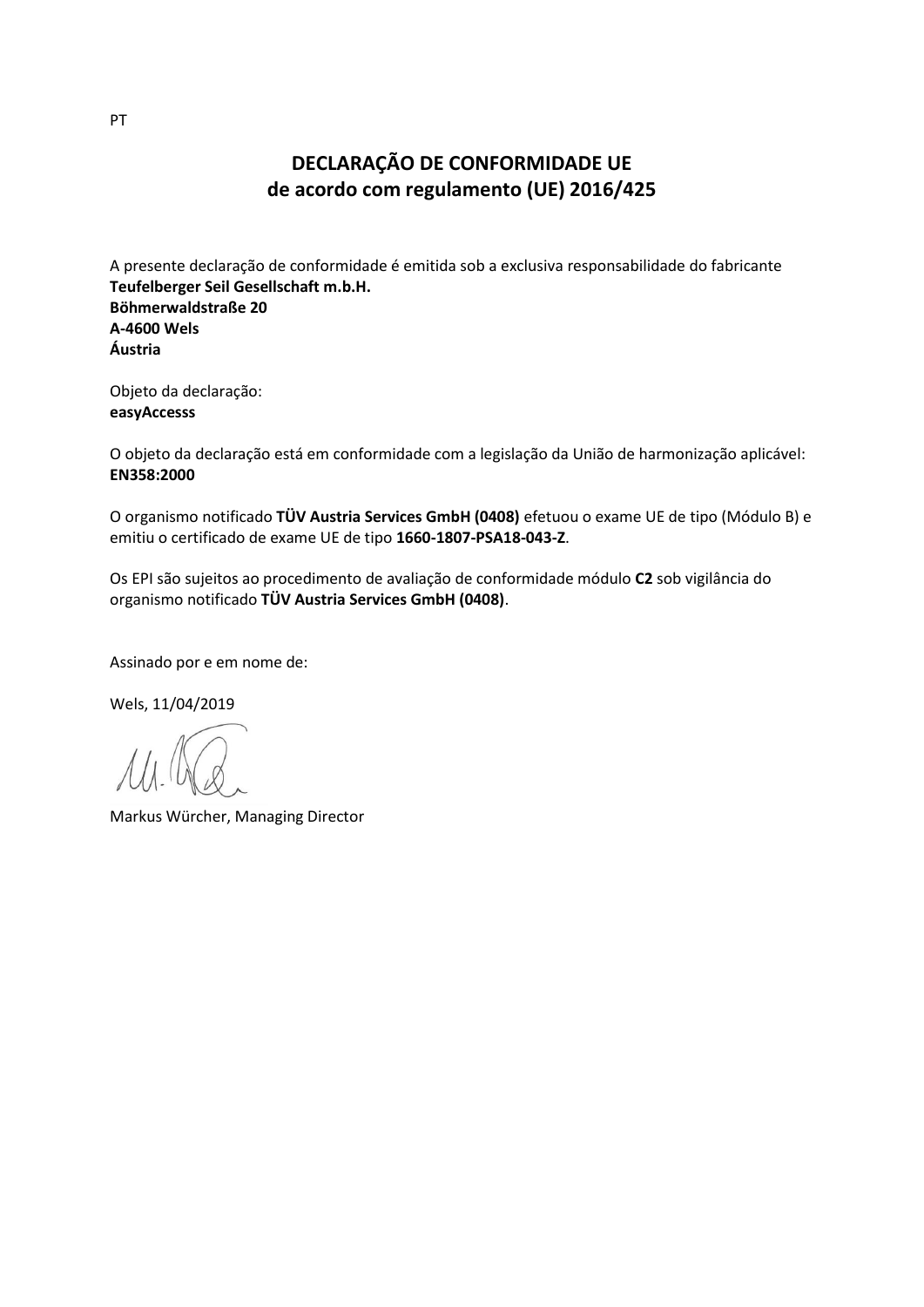## **ЕС ДЕКЛАРАЦИЯ ЗА СЪОТВЕТСТВИЕ в съответствие с Регламент (ЕС) 2016/425**

Настоящата декларация за съответствие е издадена на отговорността на производителя **Teufelberger Seil Gesellschaft m.b.H. Böhmerwaldstraße 20 A-4600 Wels Австрия**

Предмет на декларацията: **easyAccesss**

Предметът на декларацията отговаря на съответното законодателство на Съюза за хармонизация: **EN358:2000**

нотифицираният орган **TÜV Austria Services GmbH (0408)** извърши ЕС изследване на типа (модул B) и издаде сертификат за ЕС изследване на типа **1660-1807-PSA18-043-Z**. към ЛПС е приложена процедурата за оценяване на съответствието Модул **C2** под надзора на нотифицирания орган **TÜV Austria Services GmbH (0408)**.

Подписано за и от името на:

Wels, 11/04/2019

Markus Würcher, Managing Director

BG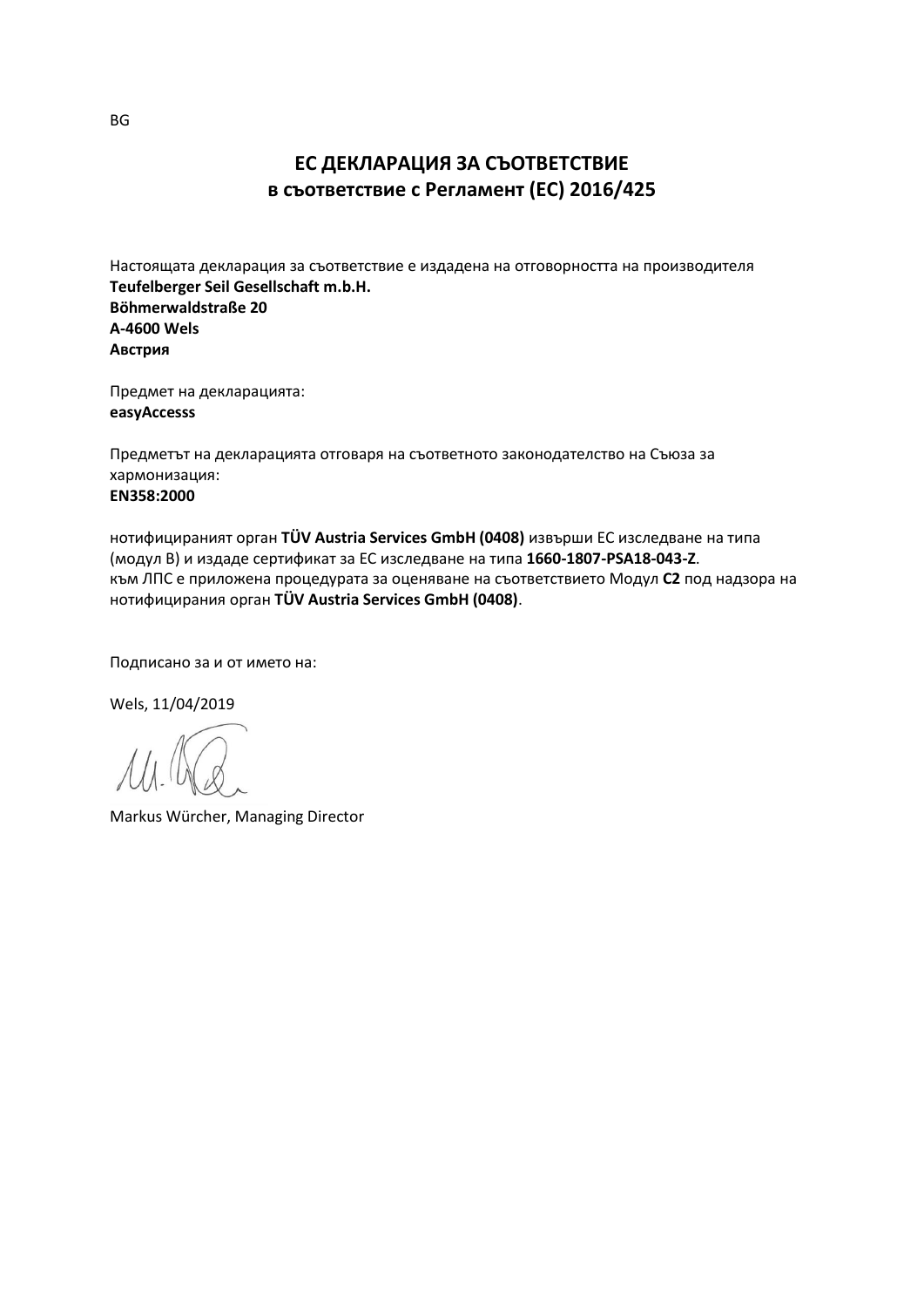# **DEKLARACJA ZGODNOŚCI UE zgodnie z Rozporządzenie (UE) 2016/425**

Niniejszą deklarację zgodności wydaje się na wyłączną odpowiedzialność producenta **Teufelberger Seil Gesellschaft m.b.H. Böhmerwaldstraße 20 A-4600 Wels Austria**

Przedmiot deklaracji: **easyAccesss**

Przedmiot niniejszej deklaracji jest zgodny z odpowiednimi wymaganiami unijnego prawodawstwa harmonizacyjnego:

#### **EN358:2000**

Jednostka notyfikowana **TÜV Austria Services GmbH (0408)** przeprowadziła badanie typu UE (moduł B) i wydała certyfikat badania typu UE **1660-1807-PSA18-043-Z**.

ŚOI podlegają procedurze oceny zgodności moduł **C2** pod nadzorem jednostki notyfikującej **TÜV Austria Services GmbH (0408)**.

Podpisano w imieniu:

Wels, 11/04/2019

Markus Würcher, Managing Director

PL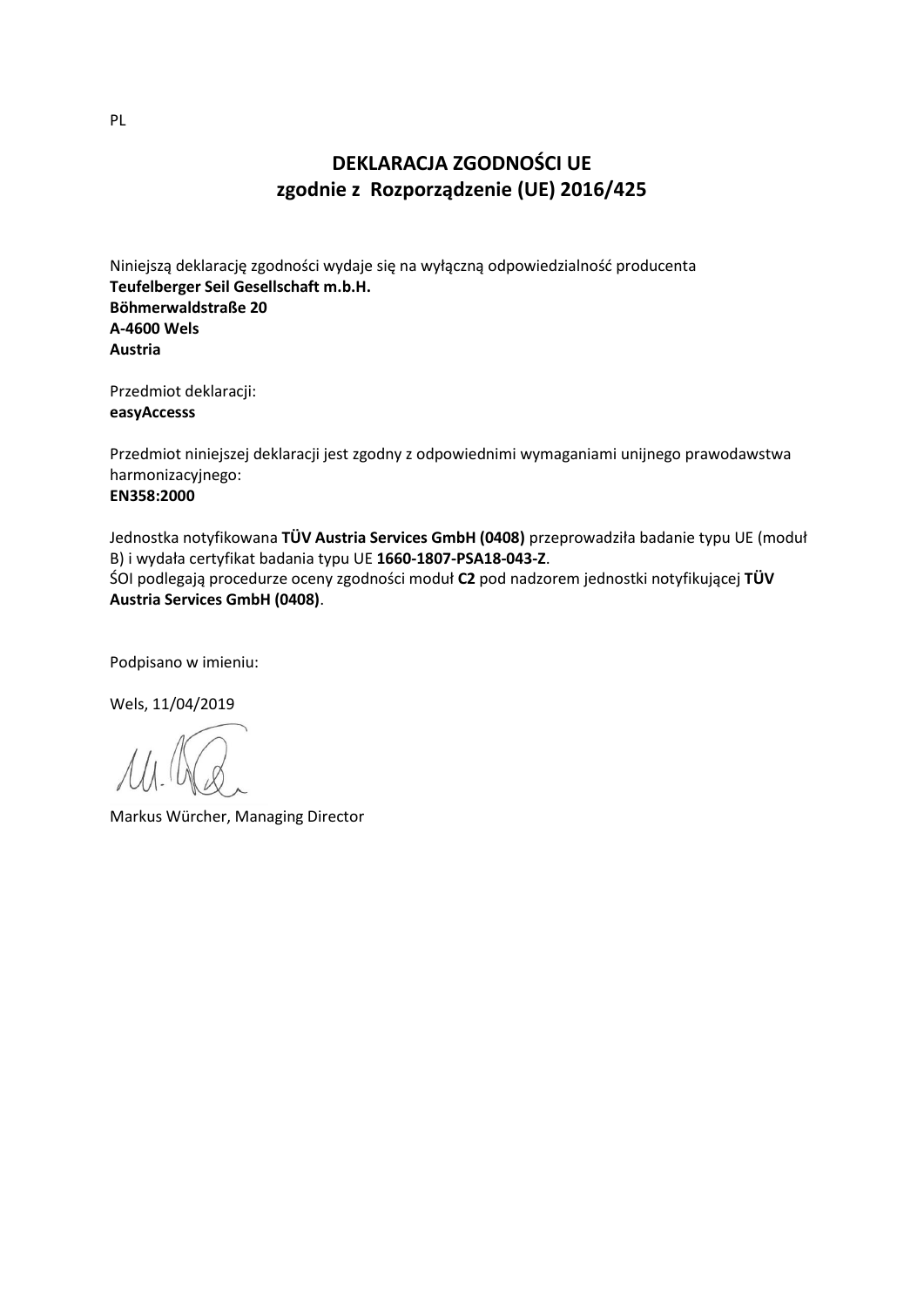## **DECLARAȚIA DE CONFORMITATE UE în conformitate cu Regulamentul (UE) 2016/425**

Prezenta declarație de conformitate este eliberată pe răspunderea exclusivă a producătorului **Teufelberger Seil Gesellschaft m.b.H. Böhmerwaldstraße 20 A-4600 Wels Austria**

Obiectul declarației: **easyAccesss**

Obiectul declarației este în conformitate cu legislația armonizată relevantă a Uniunii: **EN358:2000**

Organismul notificat **TÜV Austria Services GmbH (0408)** a efectuat examinarea UE de tip (modulul B) și a eliberat certificatul de examinare UE de tip **1660-1807-PSA18-043-Z**. EIP face obiectul procedurii de evaluare a conformității modulul **C2** sub supravegherea organismului notificat **TÜV Austria Services GmbH (0408).**

Semnat pentru și în numele:

Wels, 11/04/2019

Markus Würcher, Managing Director

RO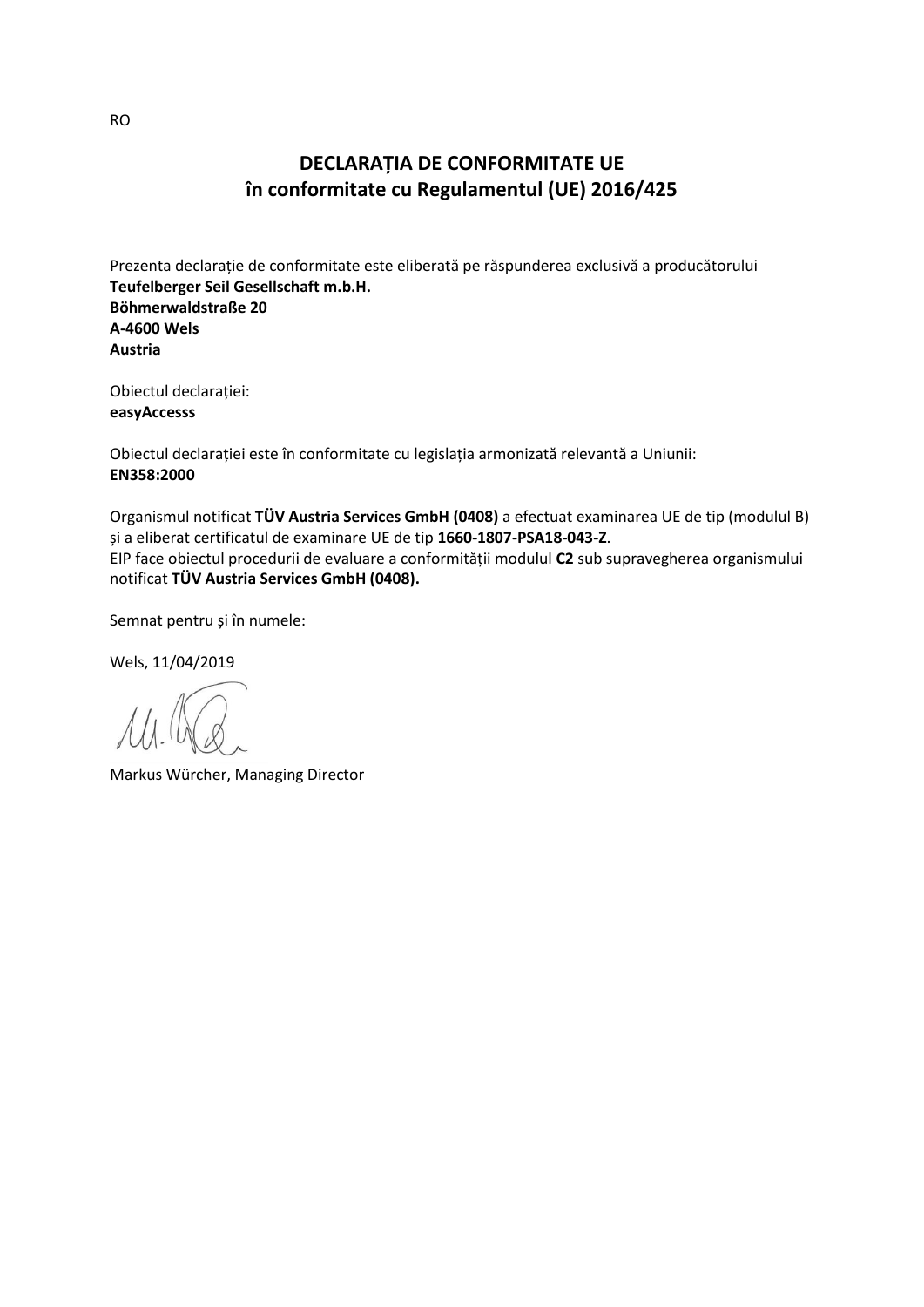# **EÚ VYHLÁSENIE O ZHODE v súlade s Nariadenie (EÚ) 2016/425**

Toto vyhlásenie o zhode sa vydáva na výhradnú zodpovednosť výrobcu **Teufelberger Seil Gesellschaft m.b.H. Böhmerwaldstraße 20 A-4600 Wels Rakúsko**

Predmet vyhlásenia: **easyAccesss**

Predmet vyhlásenia je v zhode s príslušnými harmonizačnými právnymi predpismi Únie: **EN358:2000**

Notifikovaná osoba **TÜV Austria Services GmbH (0408)** vykonala EÚ skúšku typu (modul B) a vydala certifikát EÚ skúšky typu **TÜV Austria Services GmbH (0408).** OOP je predmetom postupu posudzovania zhody modul **C2** pod dohľadom notifikovanej osoby **TÜV Austria Services GmbH (0408).**

Podpísané za a v mene:

Markus Würcher, Managing Director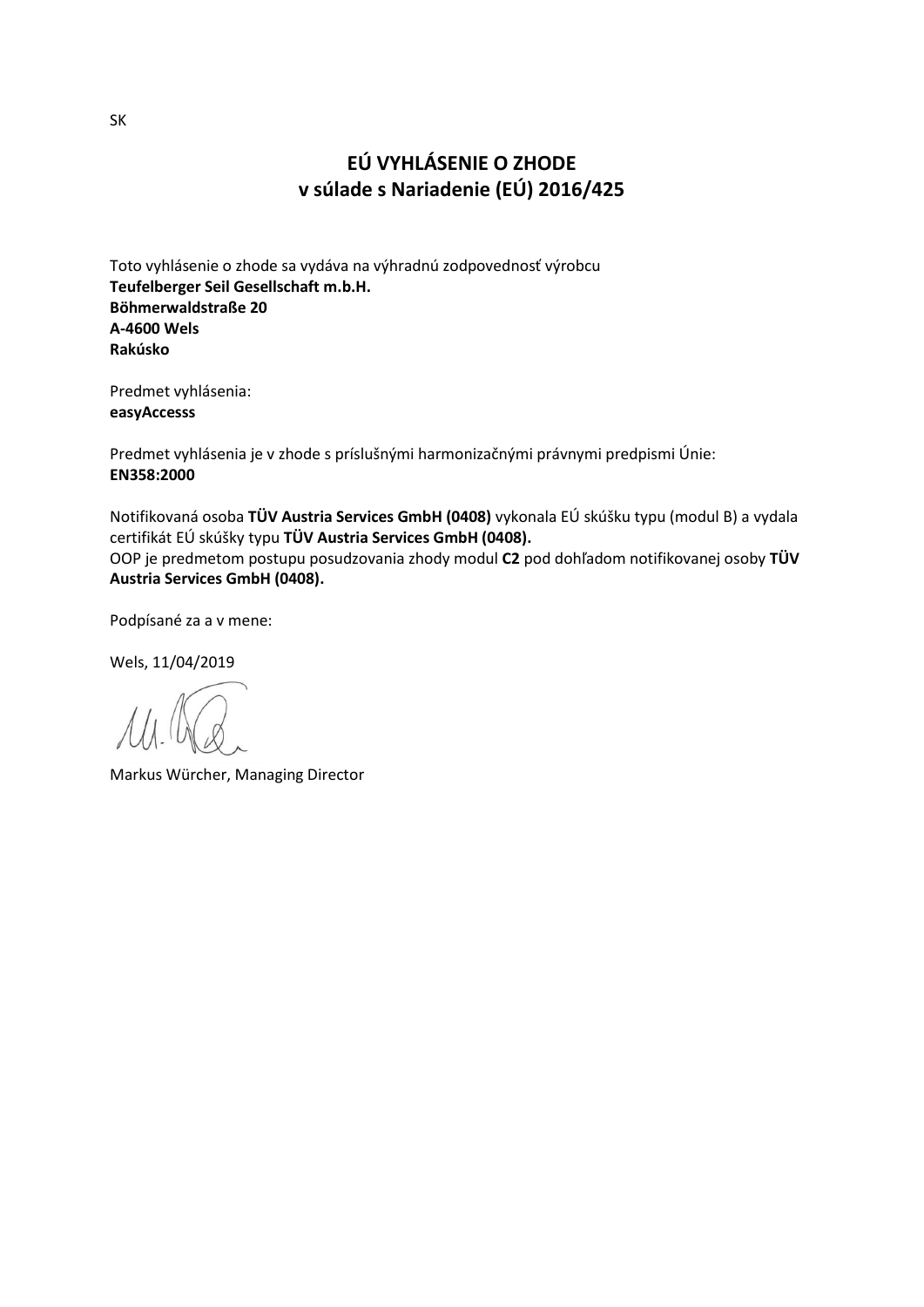#### **ELi VASTAVUSDEKLARATSIOON vastavalt määrus (EL) 2016/425**

Käesolev vastavusdeklaratsioon on välja antud tootja ainuvastutusel **Teufelberger Seil Gesellschaft m.b.H. Böhmerwaldstraße 20 A-4600 Wels Austria**

Deklareeritav toode: **easyAccesss**

Deklareeritav toode on kooskõlas asjaomaste liidu ühtlustamisõigusaktidega: **EN358:2000**

Siis teavitatud asutus **TÜV Austria Services GmbH (0408)** viis läbi ELi tüübihindamise (moodul B) ja väljastas ELi tüübihindamissertifikaadi **1660-1807-PSA18-043-Z**. Siis kohaldatakse isikukaitsevahendi suhtes vastavushindamismenetlust moodul **C2** teavitatud asutuse **TÜV Austria Services GmbH (0408)** järelevalve all.

Alla kirjutanud (kelle poolt ja nimel):

Wels, 11/04/2019

Markus Würcher, Managing Director

EE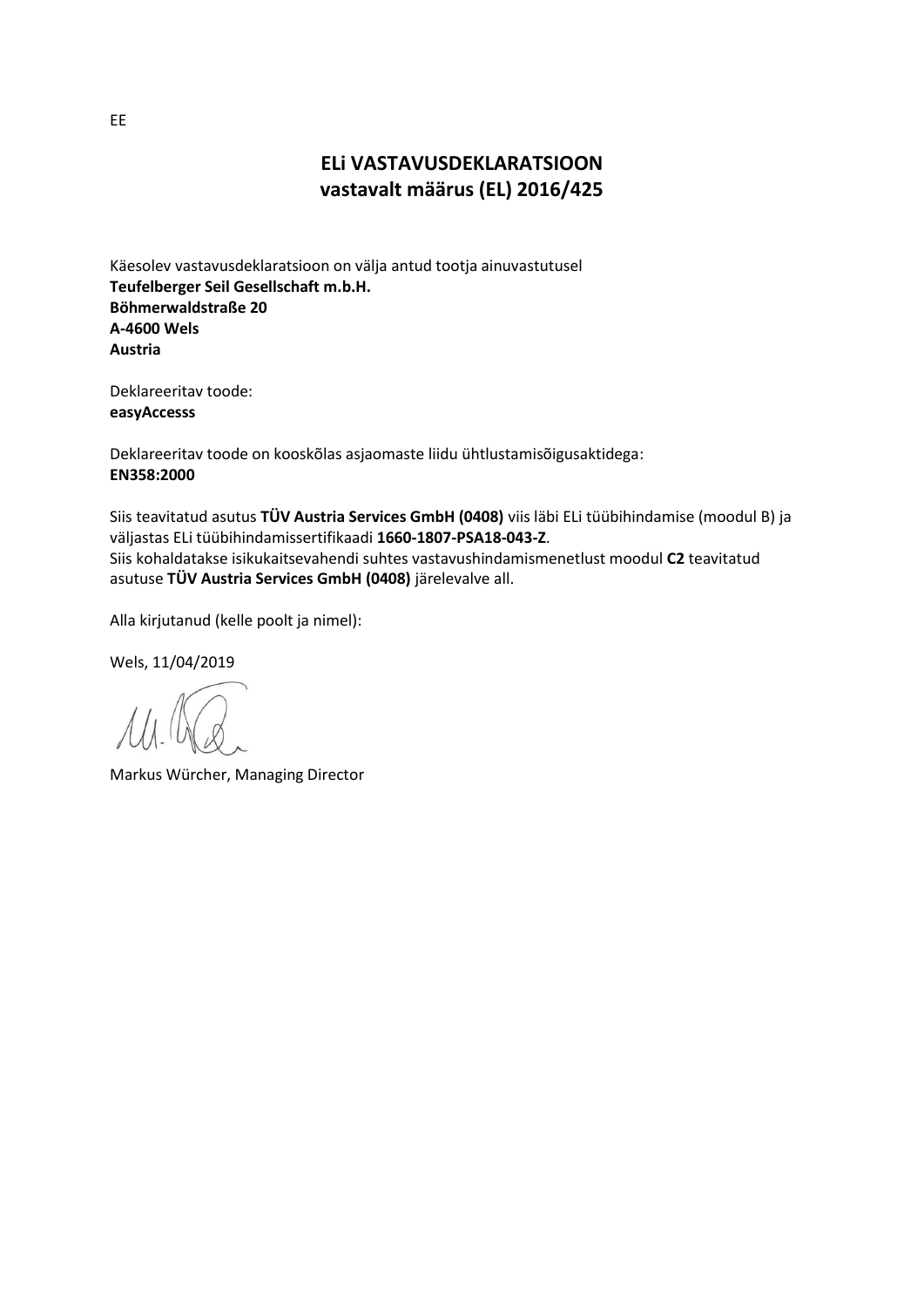# **DEARBHÚ COMHRÉIREACHTA DE CHUID AE i gcomhréir le Rialachán (AE) 2016/425**

Eisítear an dearbhú comhréireachta sin faoi fhreagracht an mhonaróra amháin **Teufelberger Seil Gesellschaft m.b.H. Böhmerwaldstraße 20 A-4600 Wels An Ostair**

Aidhm na comhréireachta: **easyAccesss**

Tá aidhm an dearbhaithe i gcomhréir le reachtaíocht chomhchuibhithe ábhartha an Aontais: **EN358:2000**

An comhlacht dá dtugtar fógra **TÜV Austria Services GmbH (0408)** cineálscrúdú AE déanta aige (Modúl B) agus deimhniú ar chineálscrúdú AE eisithe aige **1660-1807-PSA18-043-Z**.

Tá an TCP faoi réir an nós imeachta um measúnú comhréireachta modúl **C2** faoi fhaireachas an chomhlachta dá dtugtar fógra **TÜV Austria Services GmbH (0408)**.

Arna shíniú le haghaidh agus thar ceann:

Markus Würcher, Managing Director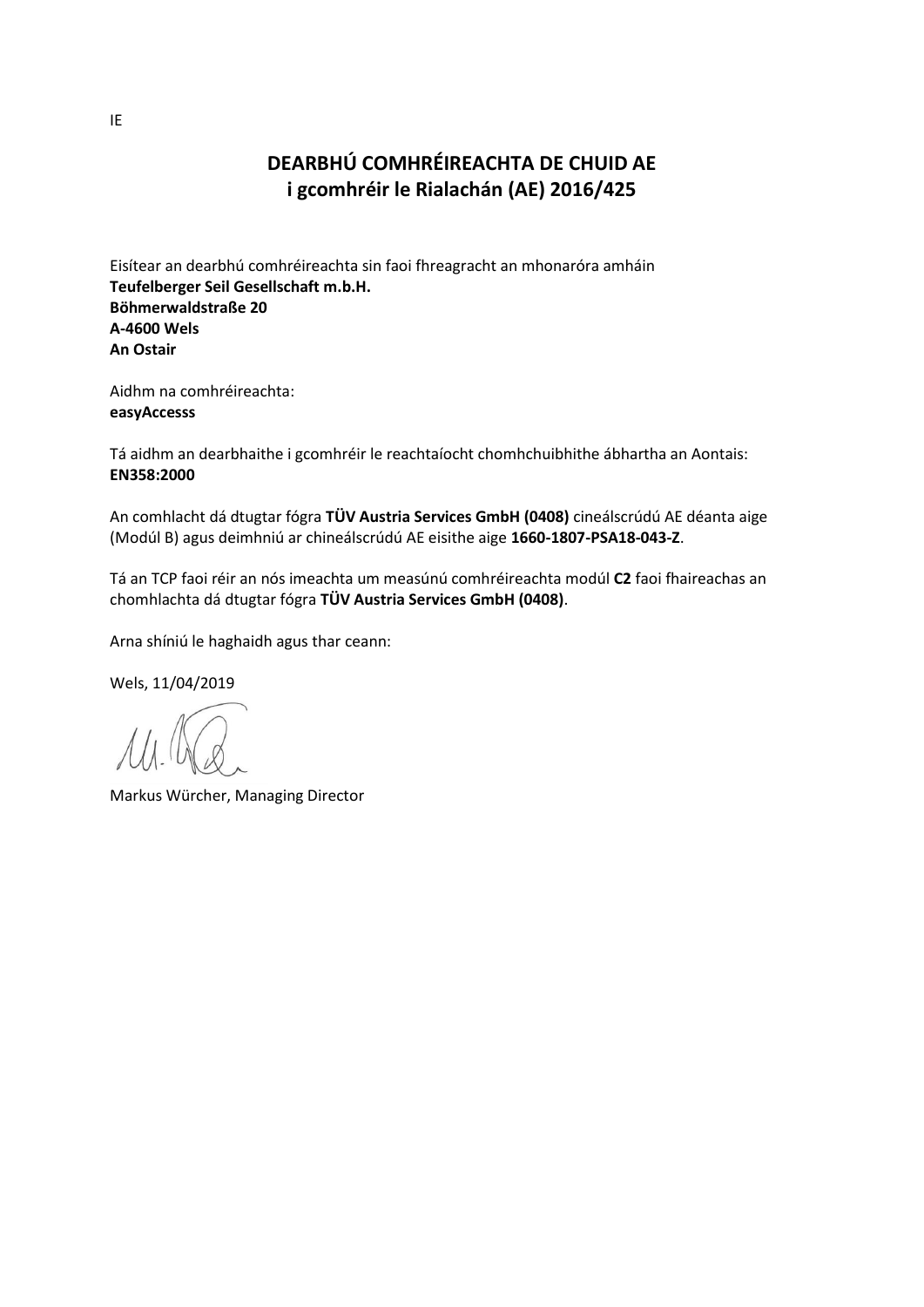#### **EU IZJAVA O SUKLADNOSTI u skladu s Uredba (EU) 2016/425**

Ova se izjava o sukladnosti izdaje na isključivu odgovornost proizvođača **Teufelberger Seil Gesellschaft m.b.H. Böhmerwaldstraße 20 A-4600 Wels Austrija**

Predmet izjave: **easyAccesss**

Predmet izjave u skladu je s odgovarajućim zakonodavstvom Unije o usklađivanju: **EN358:2000**

Prijavljeno tijelo **TÜV Austria Services GmbH (0408)** obavilo je EU ispitivanje tipa (modul B) i izdalo potvrdu o EU ispitivanju tipa **1660-1807-PSA18-043-Z**.

OZO podliježe postupku ocjenjivanja sukladnosti modul **C2** pod nadzorom prijavljenog tijela **TÜV Austria Services GmbH (0408)**.

Potpisano za i u ime:

Wels, 11/04/2019

Markus Würcher, Managing Director

HR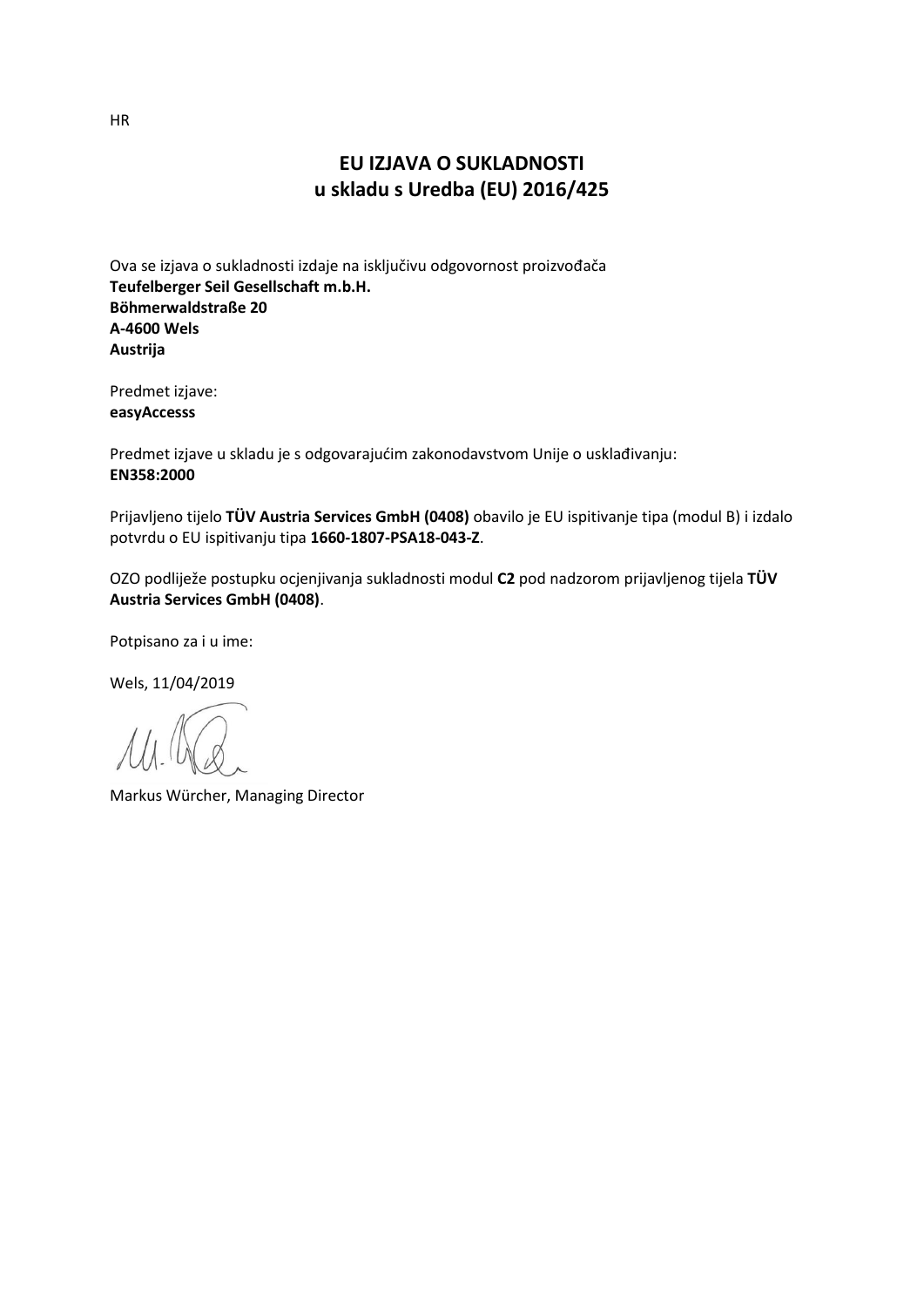## **ES ATITIKTIES DEKLARACIJA pagal reglamentas (ES) 2016/425**

Ši atitikties deklaracija išduodama tik gamintojo atsakomybe **Teufelberger Seil Gesellschaft m.b.H. Böhmerwaldstraße 20 A-4600 Wels Austrija**

Deklaracijos objektas: **easyAccesss**

Deklaracijos objektas atitinka atitinkamus derinamuosius Sąjungos teisės aktus: **EN358:2000**

Notifikuotoji įstaiga **TÜV Austria Services GmbH (0408)** atliko ES tipo tyrimą (B modulis) ir išdavė ES tipo tyrimo sertifikatą **1660-1807-PSA18-043-Z**.

AAP taikoma atitikties vertinimo procedūra **C2** modulis, notifikuotajai įstaigai vykdant priežiūrą **TÜV Austria Services GmbH (0408).**

Už ką ir kieno vardu pasirašyta:

Wels, 11/04/2019

Markus Würcher, Managing Director

LT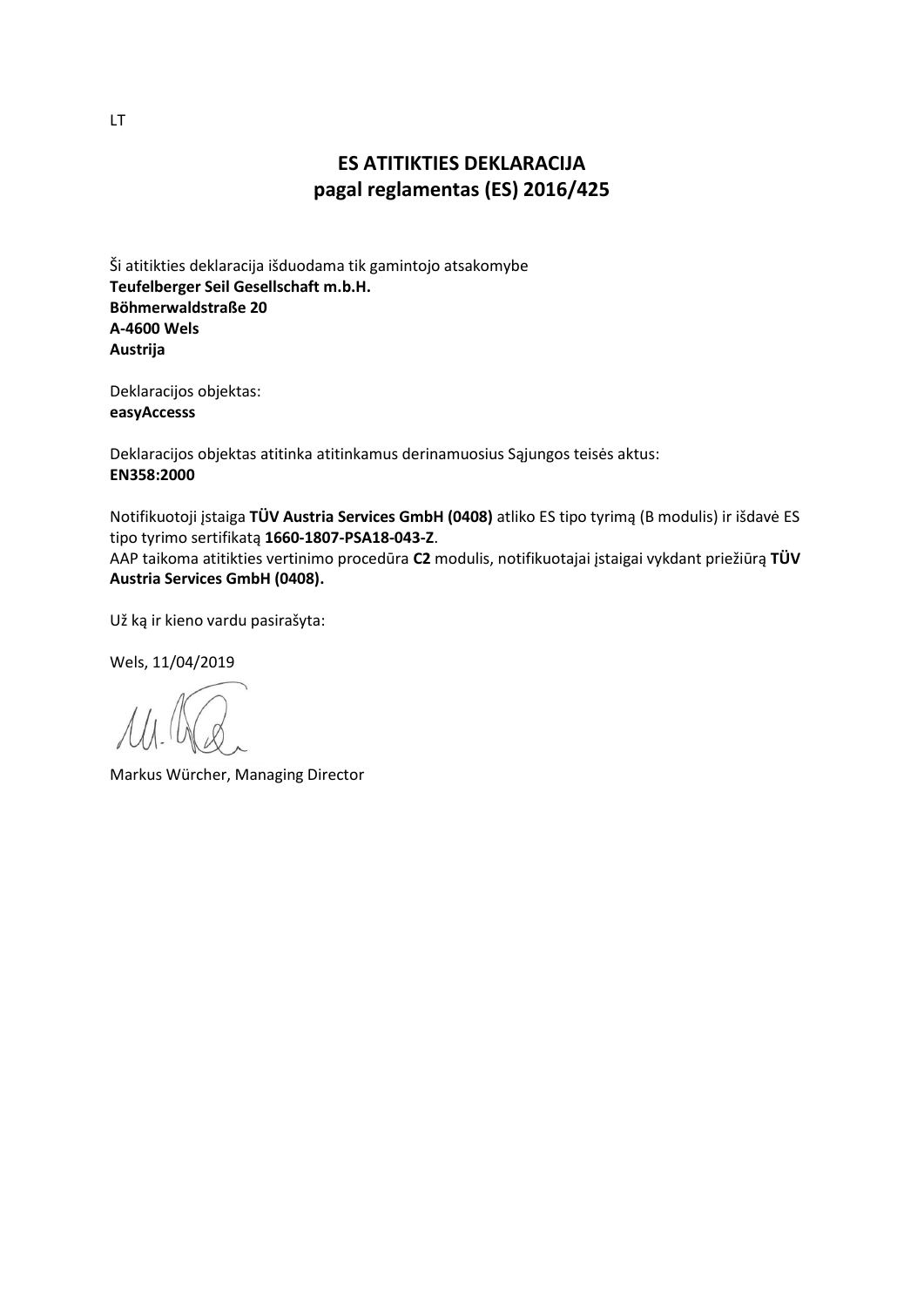# **ES ATBILSTĪBAS DEKLARĀCIJA saskaņā ar Regula (ES) 2016/425**

Šī atbilstības deklarācija ir izdota vienīgi uz ražotāja atbildību **Teufelberger Seil Gesellschaft m.b.H. Böhmerwaldstraße 20 A-4600 Wels Austrija**

Deklarācijas priekšmets: **easyAccesss**

Deklarācijas priekšmets atbilst attiecīgajiem Savienības saskaņošanas tiesību aktiem: **EN358:2000**

Paziņotā struktūra **TÜV Austria Services GmbH (0408)** veica ES tipa pārbaudi (B modulis) un izdeva ES tipa pārbaudes sertifikātu **1660-1807-PSA18-043-Z**.

Uz IAL attiecas atbilstības novērtēšanas procedūra **C2** modulis paziņotās struktūras **TÜV Austria Services GmbH (0408)** uzraudzībā.

Parakstīts šādas personas vārdā:

Wels, 11/04/2019

Markus Würcher, Managing Director

LV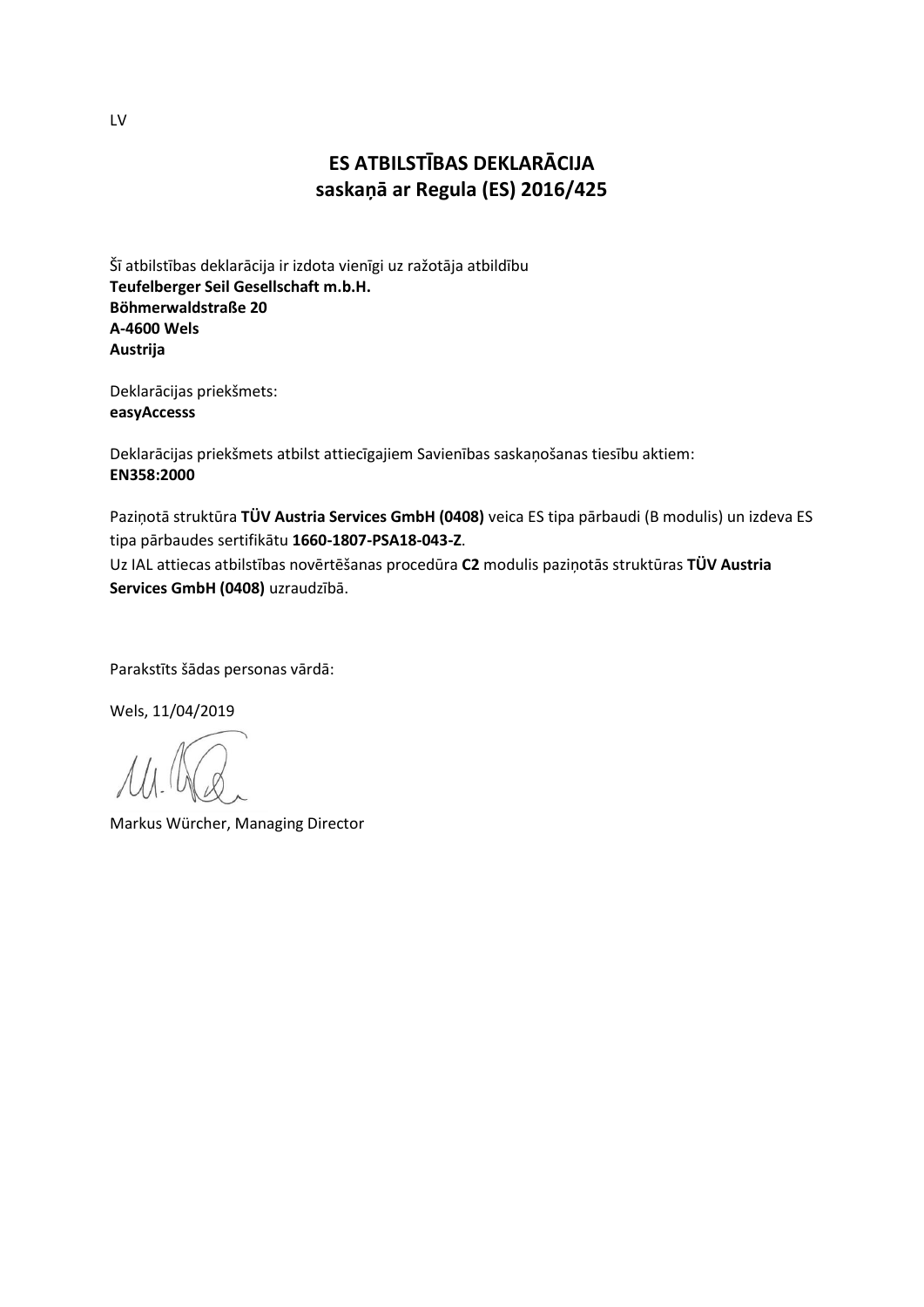#### **DIKJARAZZJONI TAL-KONFORMITÀ TAL-UE bi qbil ma ' Regolament (UE) 2016/425**

Din id-dikjarazzjoni ta' konformità tinħareġ taħt ir-responsabbiltà unika tal-manifattur **Teufelberger Seil Gesellschaft m.b.H. Böhmerwaldstraße 20 A-4600 Wels awstrija**

Is-suġġett tad-dikjarazzjoni: **easyAccesss**

L-għan tad-dikjarazzjoni huwa f'konformità mal-leġiżlazzjoni ta' armonizzazzjoni rilevanti tal- Unjoni: **EN358:2000**

Il-korp notifikat **TÜV Austria Services GmbH (0408)** wettaq l-eżami tal-UE tat-tip (Modulu B) u ħareġ iċ- ċertifikat tal-eżami tal-UE tat-tip **1660-1807-PSA18-043-Z**.

Il-PPE huwa soġġett għall-proċedura ta' valutazzjoni tal-konformità modulu **C2** taħt is-sorveljanza talkorp notifikat **TÜV Austria Services GmbH (0408)**.

Iffirmat għal u f'isem:

Markus Würcher, Managing Director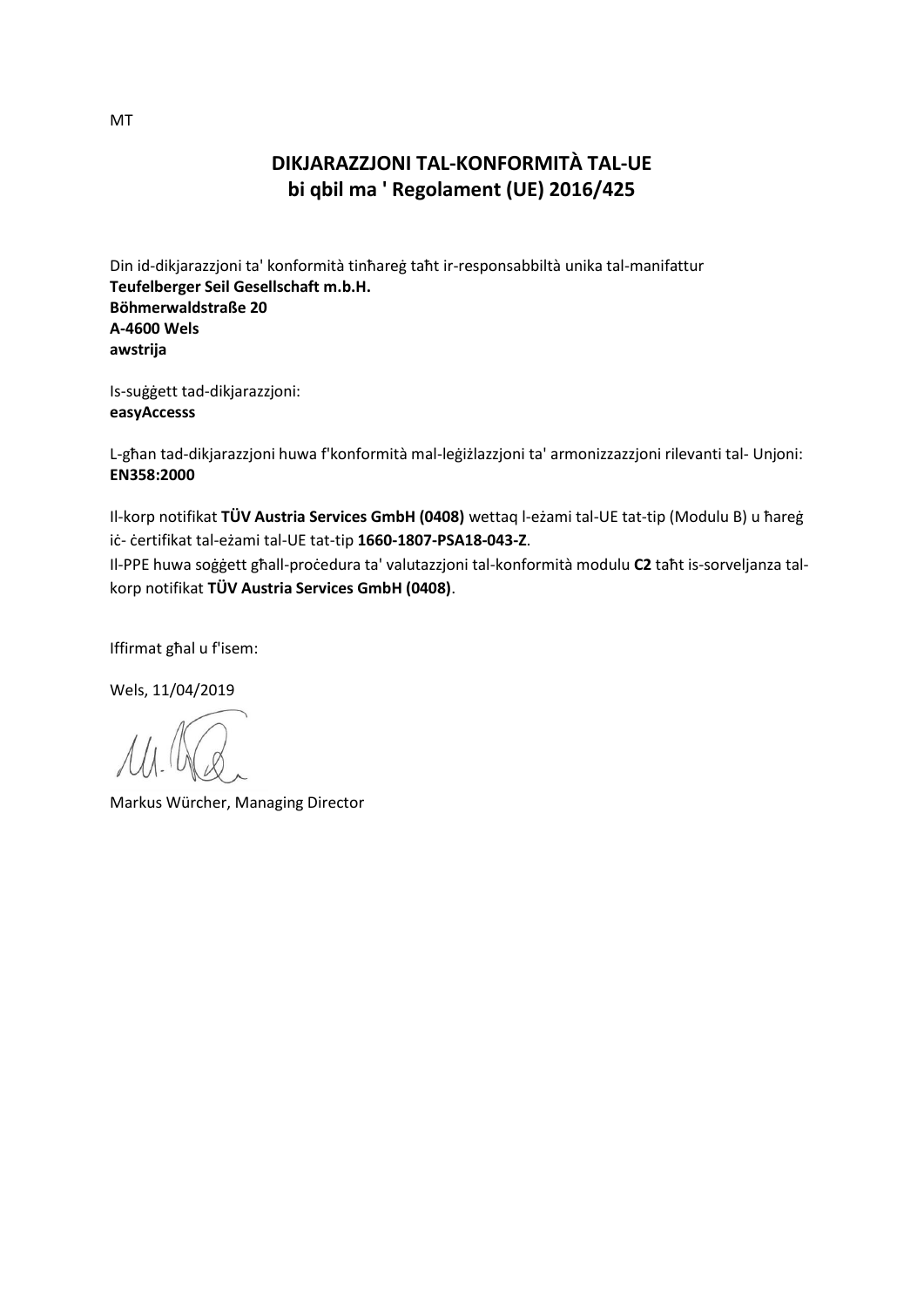## **EF-SAMSVARSERKLÆRING i overensstemmelse med forordning (EU) 2016/425**

Produsenten har eneansvaret for utstedelsen av denne samsvarserklæringen **Teufelberger Seil Gesellschaft m.b.H. Böhmerwaldstraße 20 A-4600 Wels Østerrike**

Gjenstand for erklæringen: **easyAccesss**

Gjenstanden for erklæringen oppfyller kravene i Unionens relevante harmoniserte rettsregler: **EN358:2000**

Det tekn. kontrollorgan **TÜV Austria Services GmbH (0408)** har gjennomført EU-prototypetest (modul B) og utstedt EU-typesertifikat **1660-1807-PSA18-043-Z**.

Det personlige verneutstyret er underkastet samsvarsvurderingsprosessen modul **C2** overvåket av det tekn. kontrollorgan **TÜV Austria Services GmbH (0408)**.

Undertegnet for og på vegne av:

Wels, 11/04/2019

Markus Würcher, Managing Director

NO